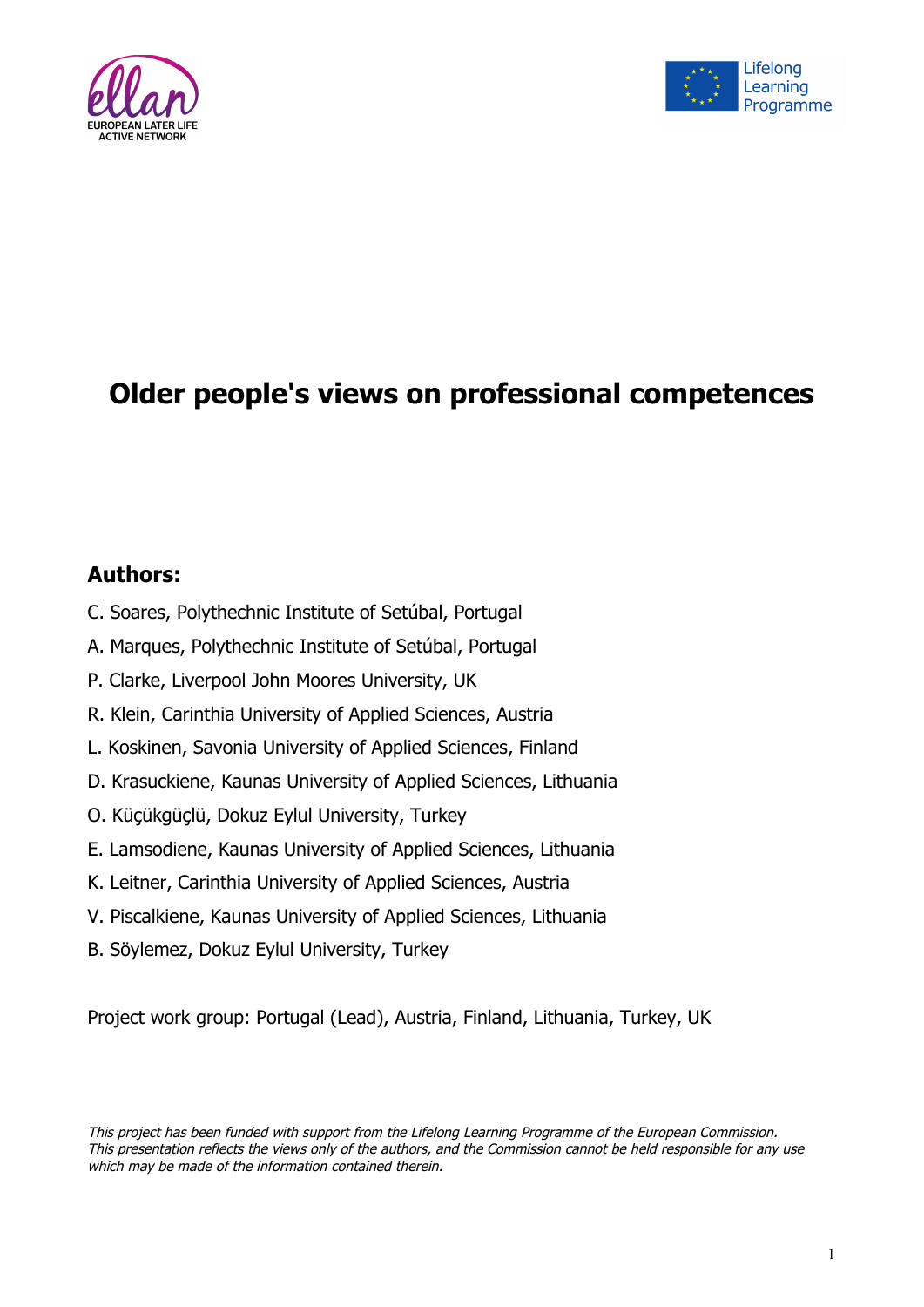



## **Table of Content**

| <b>List of Tables</b>  |
|------------------------|
| <b>List of Figures</b> |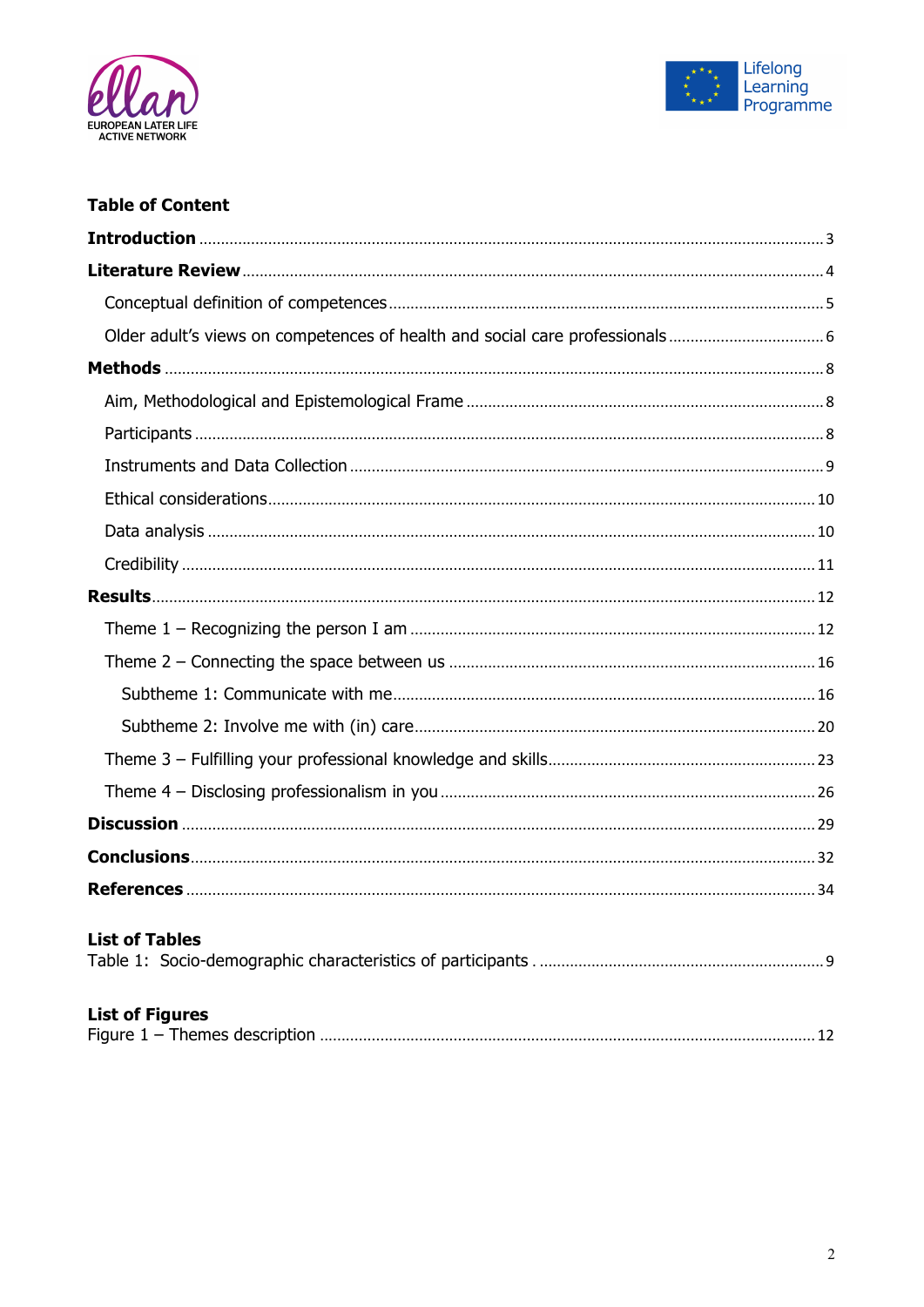



## **Introduction**

Ageing has become a central topic in modern societies as it is associated to a number of complex challenges that individuals, institutions, politics, science, and society in general need to face. Since the 1990's, academics and professionals from different disciplines have dedicated much more attention to the rapid growth of the ageing population (Pike, 2013). From the perspective of education and training of professionals who will work with older people in the future, institutions of higher education play an essential role on the development of innovative expertise related to the promotion of positive ageing during later adulthood.

ELLAN project - European Later Life Active Network –, was conceptualized and developed within this context and follows the Strategic Plan of the Steering Group of the European Partnership on Active and Healthy Ageing ("Strategic Plan of the Steering Group", 2011). Identifying and removing obstacles to innovation in the fields of health and social care are among the partnership goals, since innovation is essential to reconceptualise the environment older people are living in, especially in the demanding economic situation Europe is facing. Increasing by two the average number of years of healthy life in the EU by 2020 is a desired aim for this partnership.

Ageing is understood as an opportunity rather than a burden and the importance of ageing must be recognised as Europe's opportunity for the future. In former ageing studies, higher education institutions were not so much involved and the outcomes of projects have not been properly exploited in education ("Strategic Plan of the Steering Group", 2011). However, developing health and active ageing conceptions and taking it into practice form an essential role of higher education institutions. Thus, delivering proper training to professionals and staff working with older people is crucial to accomplish the goals of active and healthy ageing paradigm.

ELLAN project involves a multidisciplinary partnership with experts from different domains and with different perspectives on ageing. The main aim of this project is to develop an agreed European Core Competences Framework for working with older people in the fields of health and social care. Results from this project will be used for curricula development in all partner countries. The core competences will be developed within a Pan-European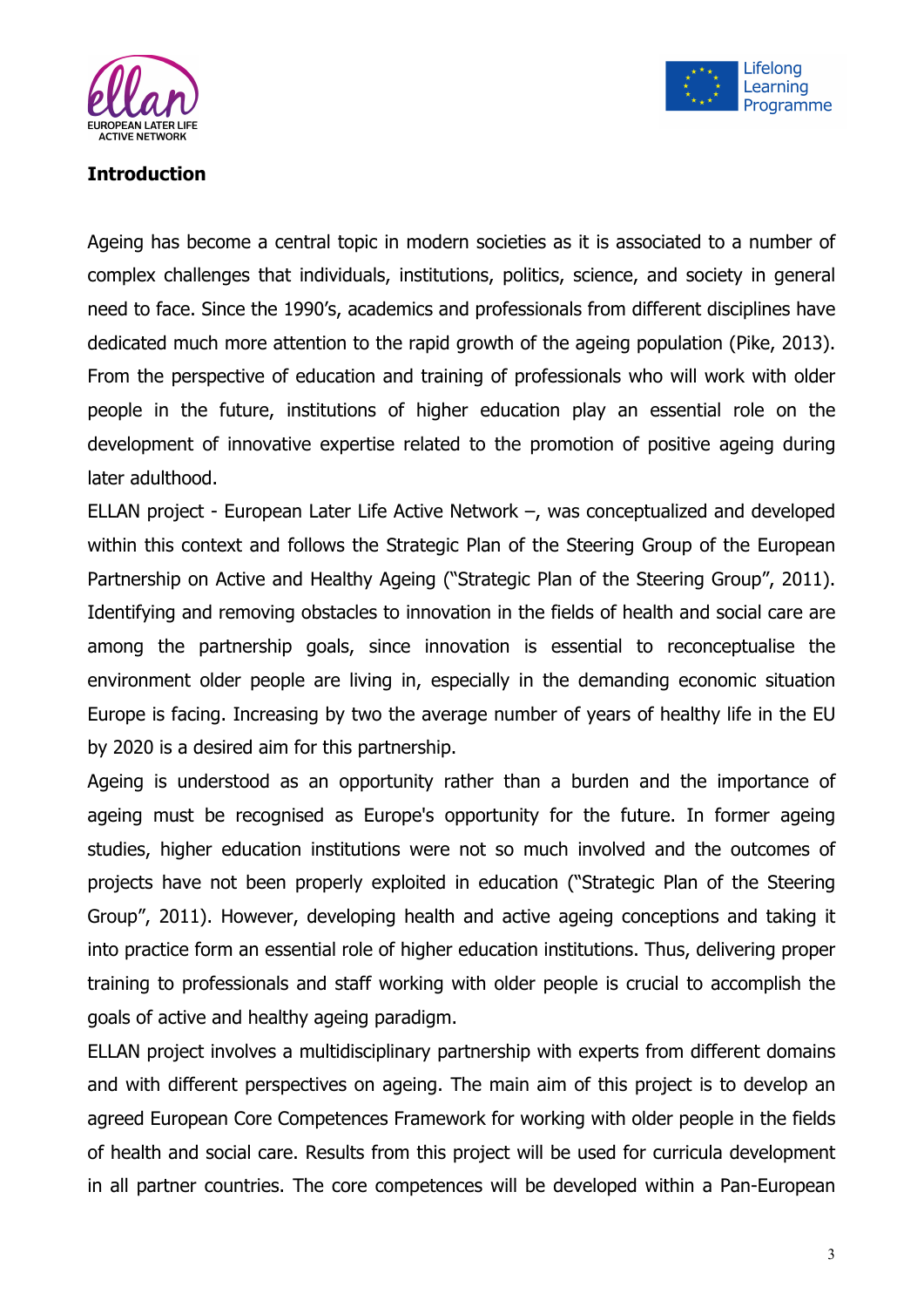



perspective and will inform education in health and social care professions at an international level.

This report presents one research conducted in Austria, Finland, Lithuania, Portugal (Leader), Turkey and United Kingdom, within ELLAN's work package four (WP4). The main purpose of this WP was to identify a transnational thematic framework that can inform on the most relevant competences of health and social care professionals working with older populations from the perspective of European older people themselves. This way it will be possible to give an active voice to these social actors when developing an European core competences framework for health and social care professions (WP8).

Hence, the main aim of WP4's research study was to explore older people's perceptions and ideas about the required and desired competences of professionals working with older populations in different European countries. Specifically, it aimed at identifying and analyzing meaningful dimensions emphasized by older European citizens considering their representations and their personal experiences with health and social care professionals.

## **Literature Review**

According to the main aim of this study, literature review of WP4 has been anchored in two key dimensions: conceptual definition of competences and older adult's views on competences of health and social care professionals.

## **Conceptual definition of competences**

On the subject of competence's definition, and based on the literature review and outputs from WP3, competence can be understood as "the proven ability to use knowledge, skills, and personal, social and/or methodological abilities, in work or study situations and in professional and personal development" (European Parliament, 2008, p. C 111/4). In the context of this project, competences represent a combination of essential knowledge, abilities, skills and values required for health and social care professionals working with older persons.

The Royal College of Physicians and Surgeons of Canada have developed a competencybased framework, the CanMEDS Physician Competency Framework, which describes the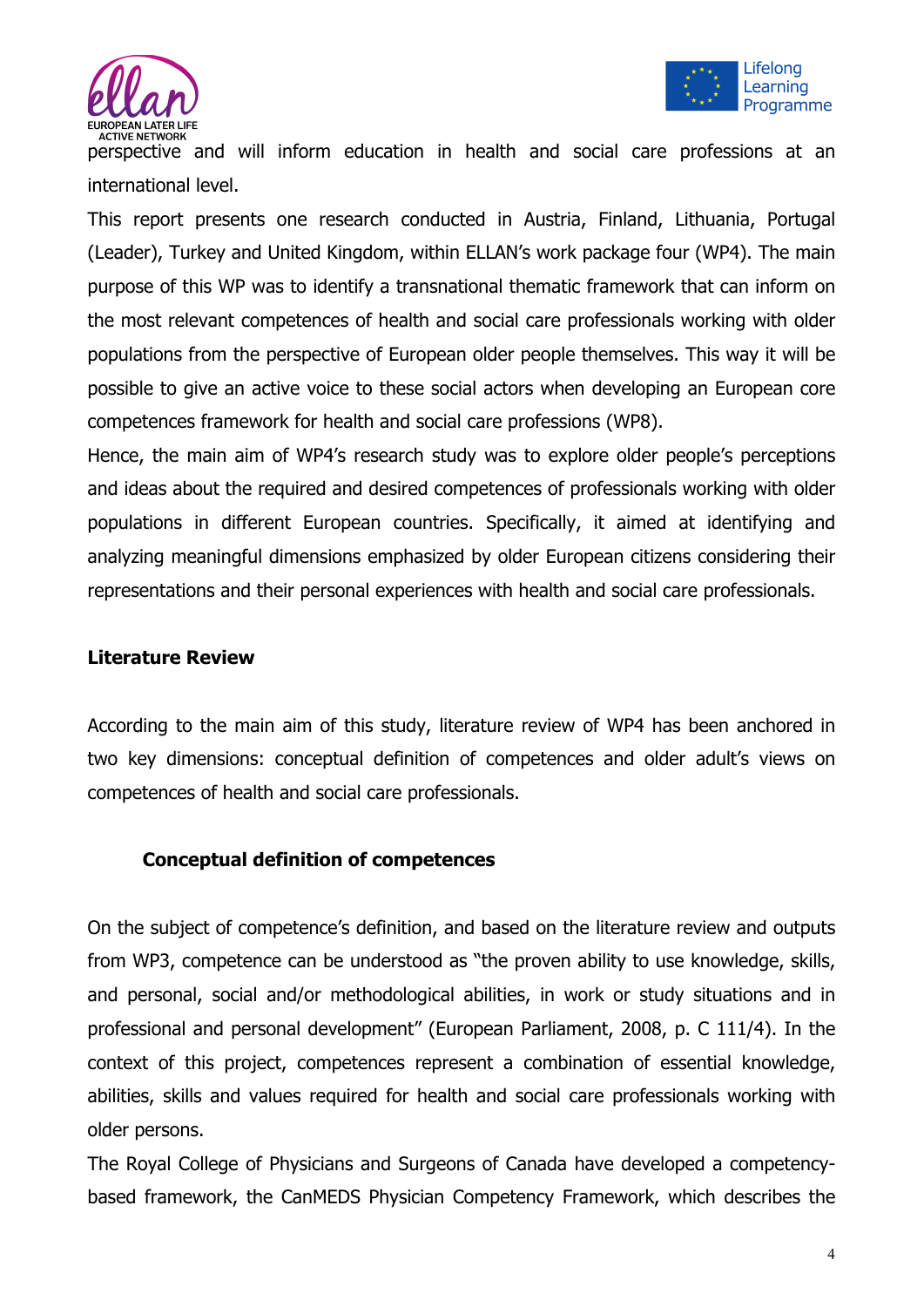



core knowledge, skills and abilities of specialist physicians ("CanMEDS 2005 Framework", 2005). The primary goal of CanMEDS is to improve health and health care outcomes. This framework consists of seven roles: Medical Expert, Communicator, Collaborator, Manager, Health Advocate, Scholar, and Professional. It has been previously adapted to other professions, and in WP3 a description of the modified CanMED roles for health and social care professionals working with older people has been conducted.

The Expert Professional on health and social care is the main role, which combines and interconnects the other six roles. Key competences of this role are related to assessing, diagnosing and designing interventions to support, promote and improve older people's physical and mental well-being, social participation/activities and housing-living conditions. As Communicators, health and social care professionals are expected to apply communicational competences in several contexts and with different actors involved in the care process. Professionals must possess interpersonal communication skills, maintain relationships, perform interviews, provide explanations, summarize information, promote empowerment, and coach.

Collaborator role addresses professional work within health and social care teams in order to optimize support and care to older people. The core competences are focused on description, recognition and respect for diversity of professional roles, peer cooperation, and formal/informal support and care.

As Managers/Organizers, health and social care professionals are integral participants in social and healthcare organizations and have the common purpose of ensuring continuity and safety in the support and care of older people. These actions require competences of planning, coordination and programming of support and care, participating and chairing in meetings.

As Personal Advocates/Networkers, social and health care professionals use their expertise and influence to promote health and well-being of older individuals, communities and populations. Desired competences are connected to social networking, social mapping, social media, prevention, active ageing and health promotion and identifying underserved and/or vulnerable populations.

The Scholar role entails a permanent commitment to reflective learning, and also creation, dissemination, implementation, and translation of ageing related knowledge, which requires competences in research and innovation.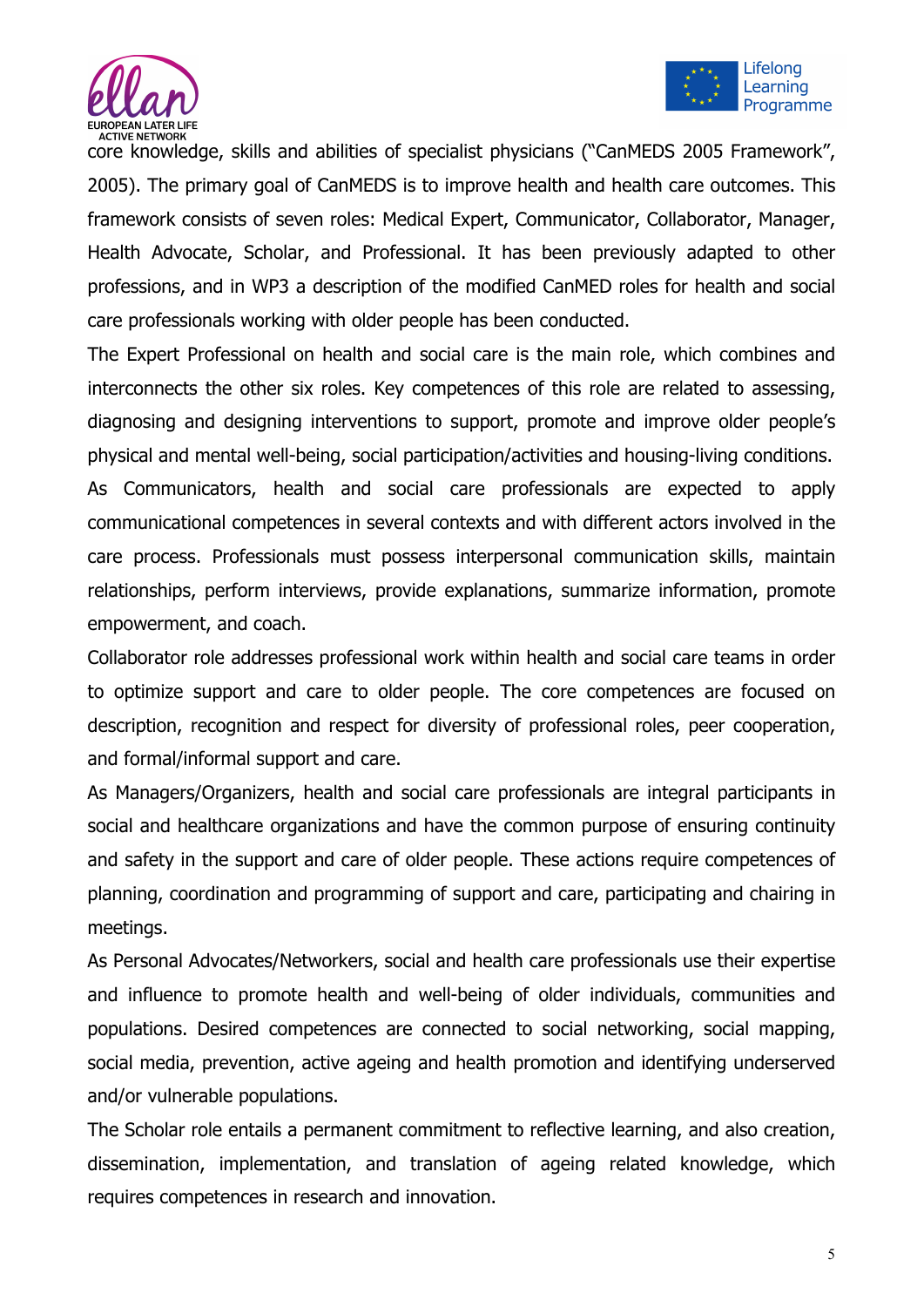



The Professional role is guided by codes of ethics, regulations, standards of behaviour, and engagement with the well-being of older people. Thus, commitment to elderly adults, managing conflicts of interest, complying with ethical principles, confidentiality, legal frameworks, guarantying safety, quality, and innovation are part of the required competences for this role.

Another conceptual approach to competence is the one proposed by Epstein and Hundert (2002), which was built on previous definitions for medical practice, and conceives professional competence as the "habitual and judicious use of communication, knowledge, technical skills, clinical reasoning, emotions, values, and reflection in daily practice for the benefit of the individual and community being served" (p. 226).

This description comprises cognitive, integrative, relational and affective/moral functions. The cognitive dimension focuses on the acquisition and use of knowledge to solve real-life problems; the integrative dimension relies on the combination of biomedical and psychosocial data in clinical reasoning; the relational dimension is associated with effective communication with patients and colleagues; and the affective/moral dimension reflects the willingness, patience, and emotional awareness to use these skills judiciously and humanely.

For Epstein and Hundert (2002) professional competence is developmental, changeable, and context-dependent. Within this framework competence entails a relationship between ability (in the person), a task (in the world) and the ecology of the health systems and clinical contexts in which those tasks occur. This perspective of competence is distinctive from others focusing on abstract sets of attributes that professionals acquire (e.g. knowledge, skills, and attitudes), and that are assumed to be effective in all situations of practice. Changes in professional practice and the context of care can call for redefinitions of competence (Epstein & Hundert, 2002).

# **Older adult's views on competences of health and social care professionals**

The second main dimension of theoretical background in this research is related to older people's views on the required and desired competences of health and social care professionals working with older adults. Even if the literature on this topic is not abundant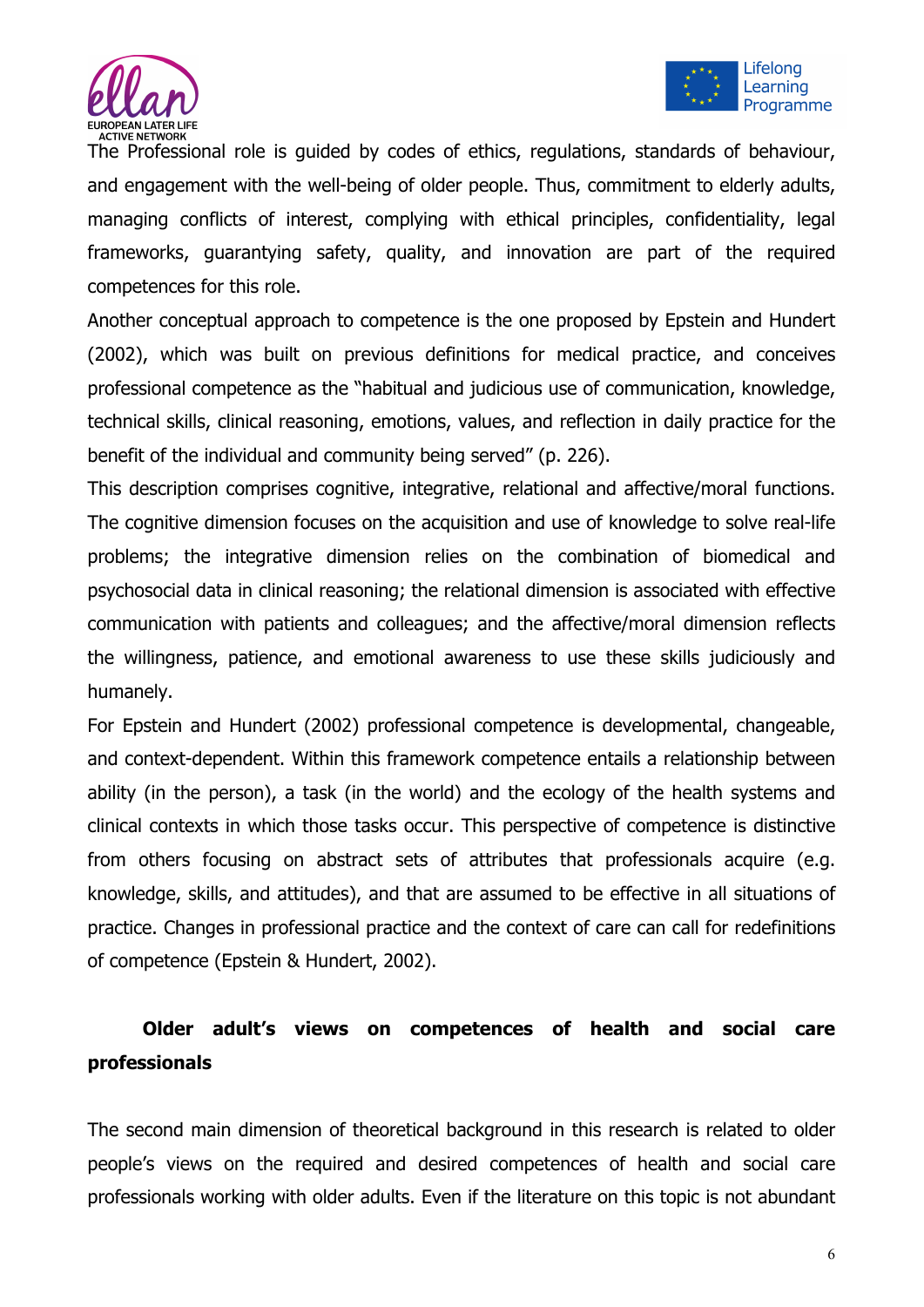



throughout different dimensions and contexts of research those perceptions of competence could be addressed.

One relevant aspect of professional competence found in literature is associated with the ability to promote positive relationships with clients. Several studies conducted with older people have underlined the importance of person centred relationships, focused on individuals and on personalized care (Bastiaens, Van Royen, Pavlic, Raposo & Baker, 2007; Berkelmans, Berendsen, Verhaak & van der Meer, 2010; Bridges, Flatley & Meyer, 2010; Frank, Su, & Knott, 2003; Manthorpe et al., 2008). According to older people, positive relationships require availability of professionals (Frank et al., 2003) and imply the possibility of shared decision making with older clients (Berkelmans et al., 2010; Brown, McWilliam & Mai, 1997).

On the other hand, several studies show that older adults believe professionals must have good communicative and listening skills (Bayliss, Edwards, Steiner & Main, 2008; Berkelmans et al., 2010; Brown et al., 1997; Frank et al., 2003; Manthorpe, et al., 2008; Rodriguez-Martin, Martinez-Andres, Cervera-Monteagudo, Notario-Pacheco & Martinez-Vizcaino, 2013;). In different contexts of intervention, older clients want to receive suitable information and understandable explanations about issues related to care (Brown et al., 1997; Poole & Rowat, 1994; Vieder, Krafchick, Kovach & Galluzzi, 2002; Watson, Marshall & Fosbinder, 1999). Patience, thoroughness, clarity and time spent to provide adequate information about treatment procedures are also valued by older adults (Vieder et al., 2002).

Emotional competence and caring attitudes of professionals are also appreciated by older people, namely friendliness, courteousness, sense of humour (Watson et al., 1999), showing good will, affection, kindness, cheerfulness, warm care, providing support, and being calm (Rodriguez-Martin et al., 2013). Manifestations of good mood, understanding, genuineness, patience and respect (Poole & Rowat, 1994) are also valued during interactions with professionals.

Availability to integrate families in care (Brown et al., 1997), acknowledgement and recognition of individual needs (Bayliss et al., 2008; Bridges et al., 2010) were also pointed out by older people as relevant aspects of professional competence.

Technical dimensions are also part of the descriptions of competence, and these include ability and expertise manifested during care (Watson et al., 1999), having specific training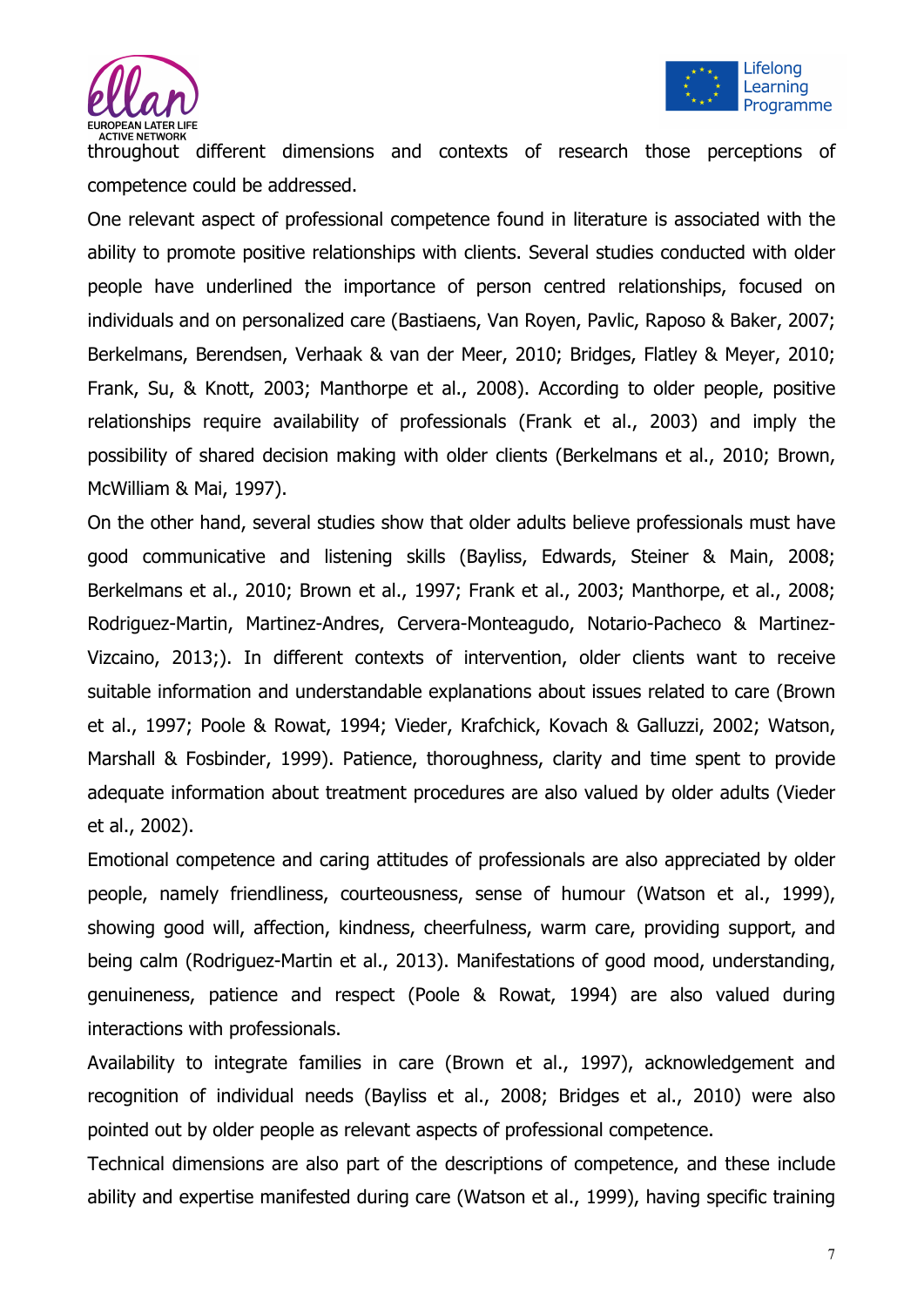



in geriatrics (Rodriguez-Martin et al., 2013), doing technical procedures, and coordinating services (Poole & Rowat, 1994).

Thus, from our literature review it seems that relational aspects of care and psychosocial characteristics of carers are mentioned more often by older people when compared to technical aspects of competence. For instance, in relation to nursing, Van der Elst, de Casterlé and Gastmans (2012) concluded that even though participants find technical knowledge and skills shown during physical care to be important attributes, these seem to be interconnected with the nurse's attitudes in a way that the former couldn't be well accomplished without the latter.

## **Methods**

## **Aim, Methodological and Epistemological Frame**

The aim of this study was to explore significant discourses among European older people towards the required and desired competences of social and health care professionals working with individuals during later adulthood. To achieve this aim empirical work was conducted in six European countries (Austria, Finland, Lithuania, Portugal, Turkey, UK). Because the focus of this study was to analyse people's subjective sense of their world and experience, and following a constructionist approach, a qualitative methodology was chosen (Howitt, 2010).

## **Participants**

Each of the six partner countries has selected a convenience sample of 16 participants (N=96, Appendix 1). Globally, participants were aged over 60, living either alone/with family or institutionalized, without cognitive impairments, and experiencing different health conditions.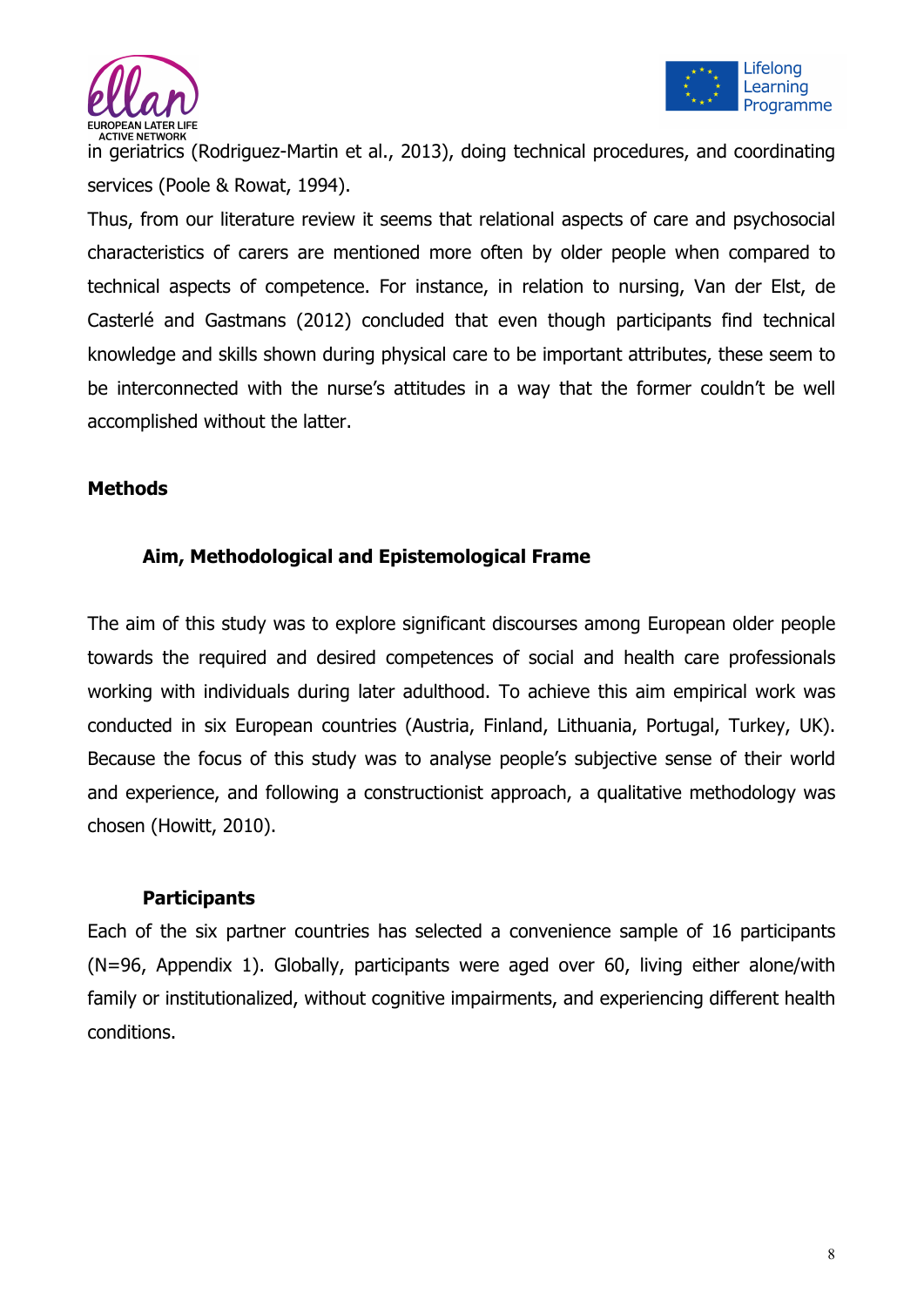



Considering our total sample, 59% of participants were female, with a mean age of 74,14 years (SD: 7,67; age range: 56 to 94). At the time of data collection 51 of our respondents were receiving some type of support from formal services.

Table 1 summarizes the main socio-demographic aspects of participants in our study.

|                                           | <b>Country</b>                              | <b>AT</b>                          | FI.                                     | LT                                 | PT                                | TK                                      | <b>UK</b>                  | <b>Total</b>             | (9/0)                    |                             |
|-------------------------------------------|---------------------------------------------|------------------------------------|-----------------------------------------|------------------------------------|-----------------------------------|-----------------------------------------|----------------------------|--------------------------|--------------------------|-----------------------------|
| Age(N)**                                  | $60$<br>60-69<br>70-79                      | $\mathbf 1$<br>$\overline{4}$<br>5 | $\boldsymbol{0}$<br>$\overline{4}$<br>8 | $\pmb{0}$<br>$\boldsymbol{6}$<br>8 | $\pmb{0}$<br>3<br>6               | $\boldsymbol{0}$<br>$\overline{4}$<br>8 | $\boldsymbol{0}$<br>8<br>6 | $\mathbf{1}$<br>29<br>41 | $\mathbf{1}$<br>30<br>43 | $M = 74,14;$<br>$SD = 7,67$ |
|                                           | $\geq 80$                                   | 6                                  | $\overline{4}$                          | $\overline{2}$                     | $\overline{7}$                    | $\overline{4}$                          | $\overline{2}$             | 25                       | 26                       | $(56-94)$                   |
| Sex (N)                                   | F<br>M                                      | 11<br>5                            | 12<br>$\overline{4}$                    | $\, 8$<br>8                        | $10\,$<br>6                       | 8<br>8                                  | 8<br>8                     | 57<br>39                 | 59<br>41                 |                             |
| <b>Education</b><br>$completed***$<br>(N) | Low<br><b>Medium</b><br><b>High</b>         | 6<br>9<br>$\mathbf 0$              | $\ast$<br>$\ast$<br>$\ast$              | $\overline{7}$<br>3<br>6           | 14<br>$\pmb{0}$<br>$\overline{2}$ | 7<br>5<br>$\overline{4}$                | $\ast$<br>$\ast$<br>$\ast$ | 20<br>17<br>12           |                          |                             |
| <b>Formal services</b><br>(N)             | <b>Receiving</b><br><b>Not</b><br>receiving | 6<br>$10\,$                        | 5<br>11                                 | $\overline{2}$<br>14               | 13<br>3                           | 8<br>8                                  | $\ast$<br>$\ast$           | 34<br>46                 |                          |                             |
| Household<br>composition<br>(N)           | <b>Lives</b><br>alone<br><b>With</b>        | $\ast$                             | $\overline{7}$                          | $\overline{4}$                     | 9                                 | 6                                       | 6                          | 32                       |                          |                             |
|                                           | <b>others</b>                               | $\ast$                             | 9                                       | 12                                 | 7                                 | 10                                      | 10                         | 48                       |                          |                             |

**Table 1: Socio-demographic characteristics of participants**

**\*Data not provided**

**\*\* Definition of old as in National Institute on Aging (NIA) & National Institutes of Health (2011)**

**\*\*\* Low: primary/basic education; Medium: Secondary education; High: university education**

#### **Instruments and Data Collection**

To explore the discourses of European older people towards the required and desired competences of professionals working with individuals during later adulthood semistructured interviews have been used for data collection. All six partners have followed a common interview script (Appendix 2), which was flexible enough to accommodate different national, cultural and individual realities.

The analytic dimensions of the script were structured around relevant thematic areas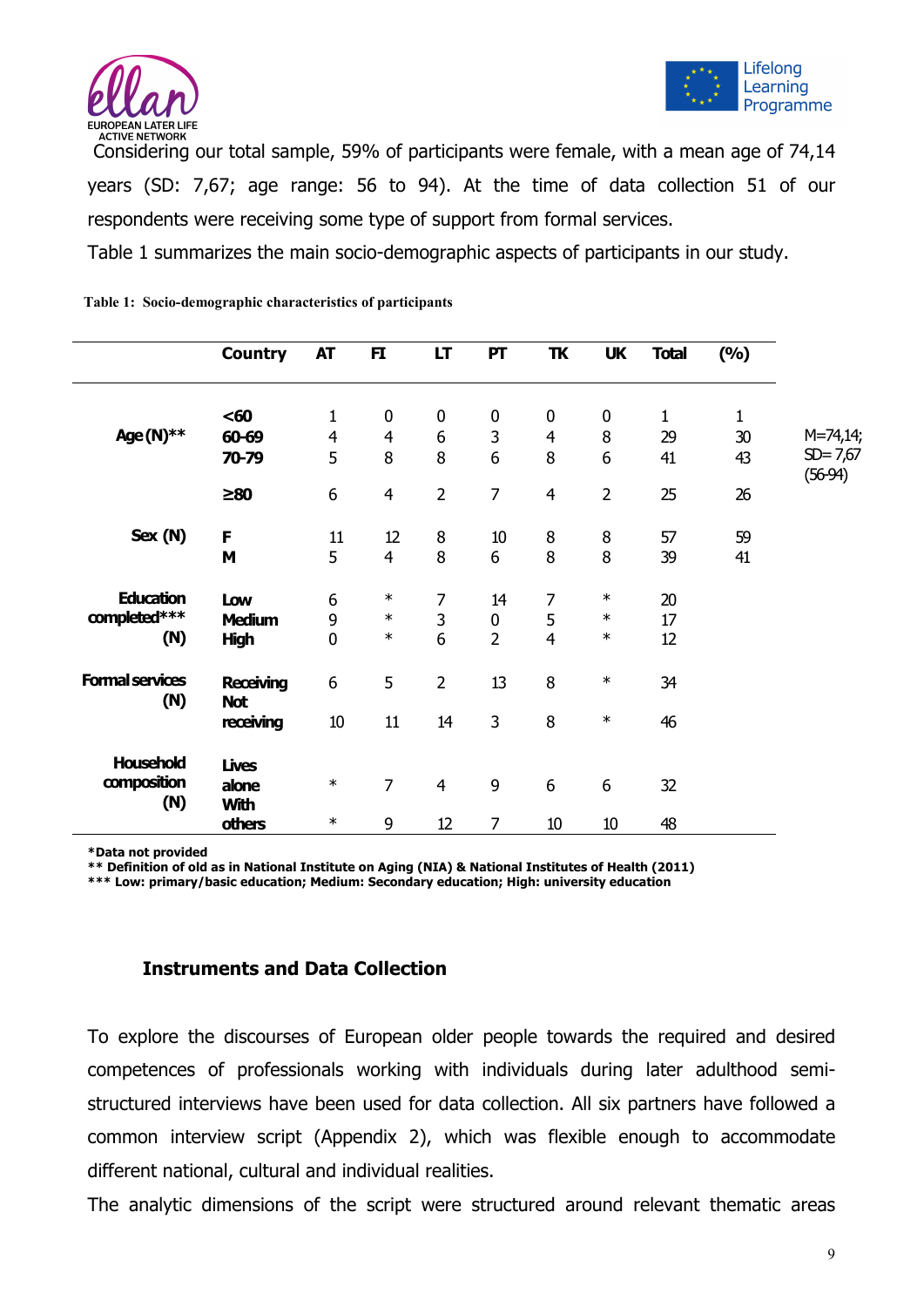



identified in scientific literature, namely: representations/expectations related to health and social care professionals; relational and communicational aspects; and selfmanagement in daily life. At the same time, a set of key topics was associated with the analytic dimensions, so that each thematic could be explored in a dialogical way during the process of interview. The inclusion of these key topics allowed creating enough flexibility in the dialogue between interviewer-interviewee, and relevant contents that were not spontaneously elicited by participants could be further explored throughout interviews. Data collection was conducted between May and July 2014 in each partner's country, either at participants' homes or at their institutional contexts. Interviews length varied between a minimum of 24 minutes and a maximum of 1 hour and 55 minutes.

## **Ethical considerations**

An ethical application was submitted to an ethics committee in each partner's country whenever required. All participants received clear information about the aims of the study, conditions for voluntary participation and were asked to sign a consent form.

## **Data analysis**

Data analysis was conducted using the method of thematic analysis (Braun & Clarke, 2006), which is one of several possible methods for qualitative data analysis. According to these authors, one advantage of this method is flexibility, since it is applicable to a wide range of research questions and epistemologies. Even if thematic analysis is not attached to any particular theoretical position, the product of analysis can be rich and insightful. Another advantage of thematic analysis is the possibility to summarize core aspects of large amounts of data, and to offer 'thick descriptions' of data sets. Other benefits brought by this method are related to the dissemination of results. On one hand, the general public is able to comprehend and manage results delivered by thematic analysis; on the other hand, results may be suitable to inform policy development (Braun & Clarke, 2006). Based on the proposal of these authors, the analysis of data collected in the six countries involved the following sequence of steps:

i. Data collected through interviews were fully transcribed in the original language (by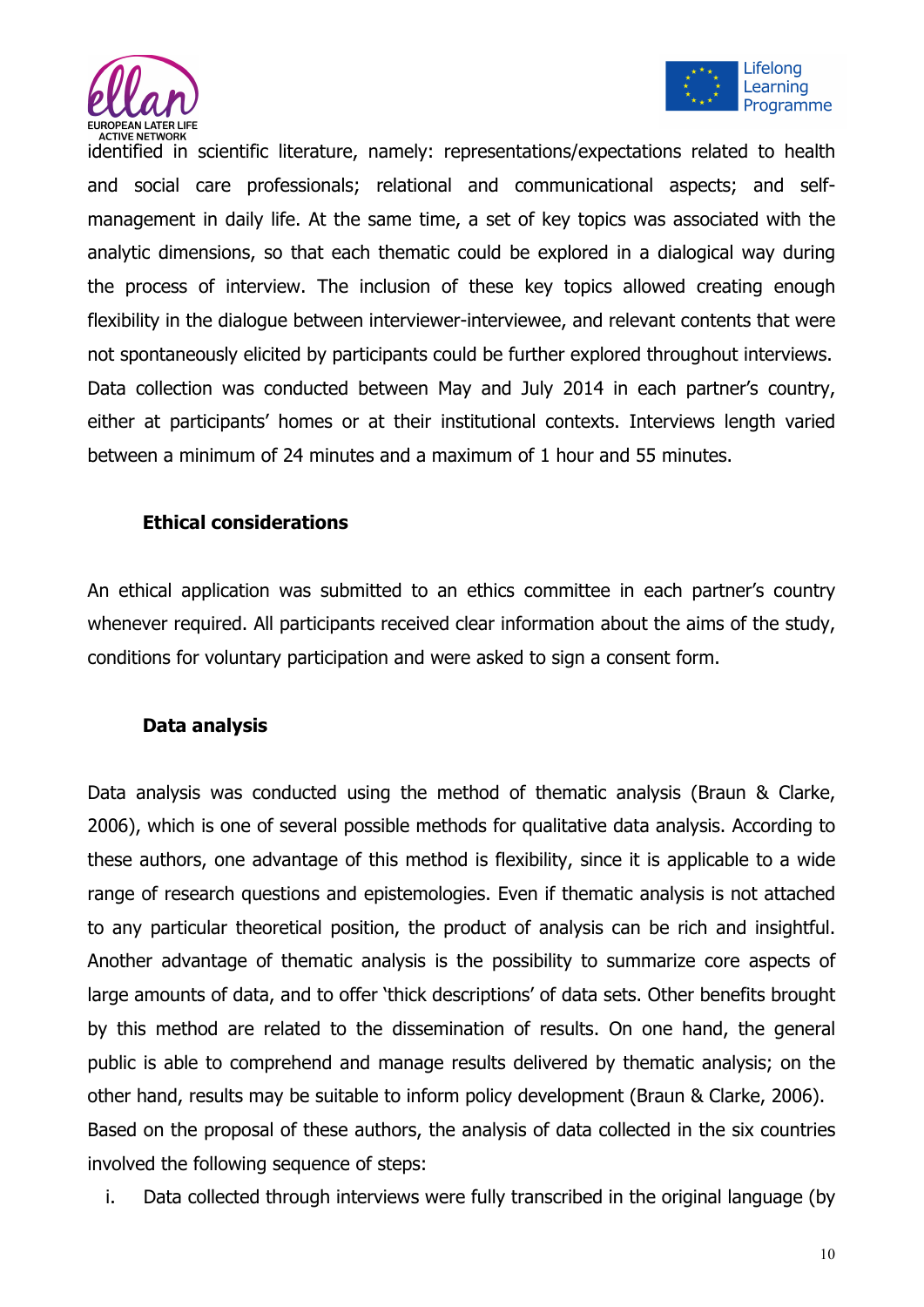



- ii. Initial codes were generated in each national corpus of data and illustrative quotations were translated into English (by each partner);
- iii. The pool of codes generated in the six countries was aggregated into potential themes (by the Portuguese team);
- iv. Themes identified in the previous step were actively reviewed and a thematic 'map' of analysis was created (by the Portuguese team);
- v. Final themes were defined and labelled (by the Portuguese team);
- vi. Final report was written by the Portuguese team and reviewed by key partners.

From the methodological point of view, the main goal of this thematic analysis was to identify and describe significant dimensions of meaning across the six countries. For this reason, data analysis was based on an inductive approach and followed a realistic method, which focuses on the description of participants' reality (Braun & Clarke, 2006).

## **Credibility**

Credibility refers to the strategies used to ensure the accuracy of results from the perspective of participants, researchers, and readers of the study (Creswell & Miller, 2000). It is similar to concepts such as reliability and validity often used in quantitative research. To guarantee the credibility of information collected and analysed in this study we have used the following procedures:

. To ensure that interviews shared a common frame in all countries, a semi-structured interview script was developed and accepted by all partners;

. To guarantee a common conceptual frame in the process of initial coding of data in each country, a guiding model was developed by the leading team and shared with all partners;

. To reach an agreement on the codes generated by each country, the process of initial coding was fully reviewed by the leading team and discussed with each partner;

. To guarantee the quality of the final thematic map, steps iii and iv of data analysis were undertaken by two researchers of the leading team; researchers have discussed contents of their analysis together and a consensual definition of themes was reached.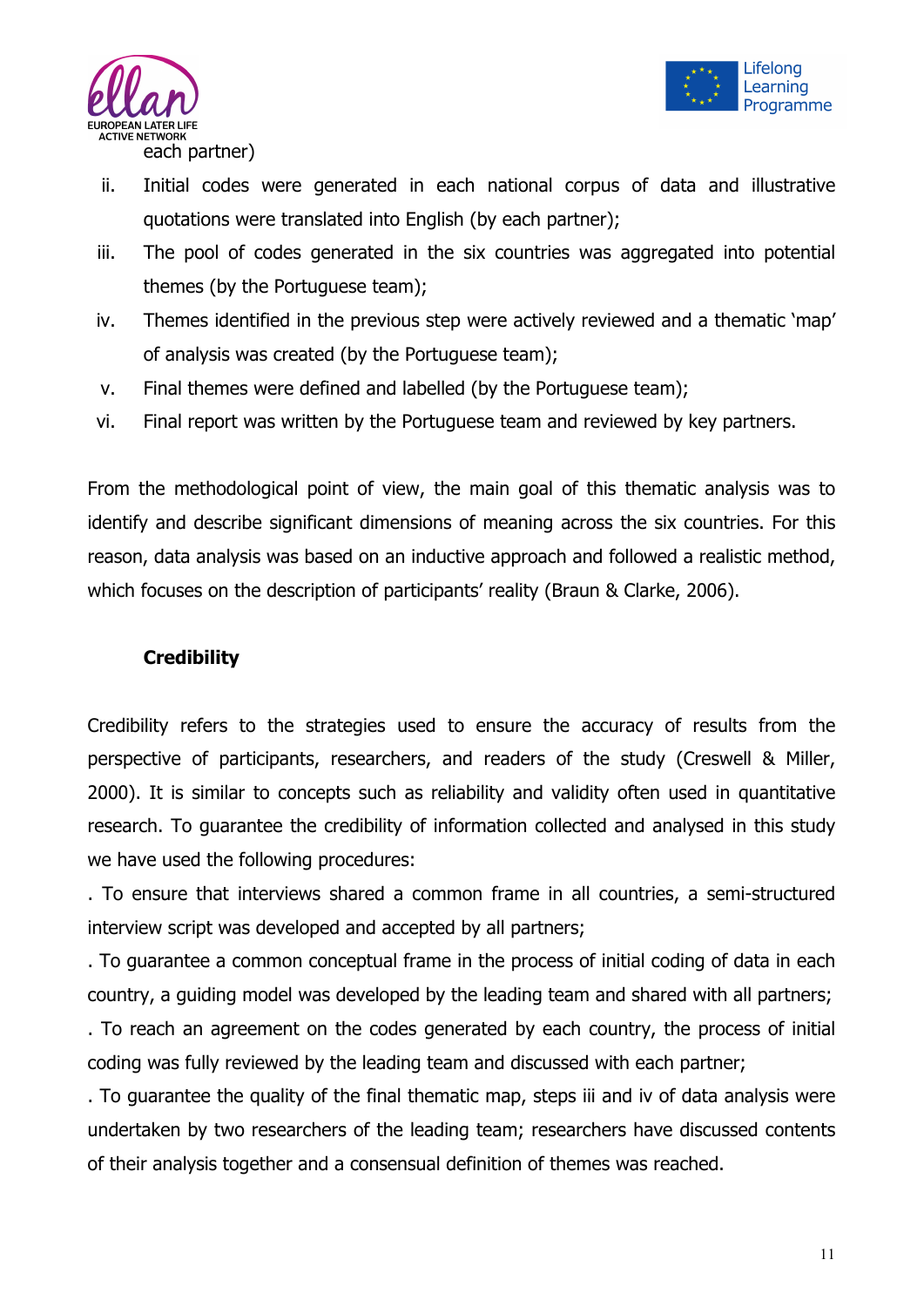



## **Results**

Following the analysis of discourses from participants of the six countries involved in this study we were able to identify four major themes: Recognizing the person I am, Connecting the space between us, Fulfilling your professional knowledge and skills and Disclosing professionalism in you.



## **Theme 1**

The first major theme '**Recognizing the person I am'** addresses the topic of personhood and focuses on the importance of being known as an individual, with a particular identity, history, and background. This theme describes older people's need and desire to see their individuality recognized and their dignity and privacy respected by social and health care professionals.

This theme is organized around five dimensions that should be reflected in the provision of care delivered by professionals: knowing the person, understanding its specific needs; knowing the person's life conditions, social and family background; respecting individuality and recognizing older people's idiosyncrasies; respecting personal wishes, dignity and privacy.

Participants appreciate to be known and understood as unique persons, with distinctive developmental pathways and individual needs. Thus, they expect to be addressed by professionals in a way that discloses that recognition. Such perceptions were expressed in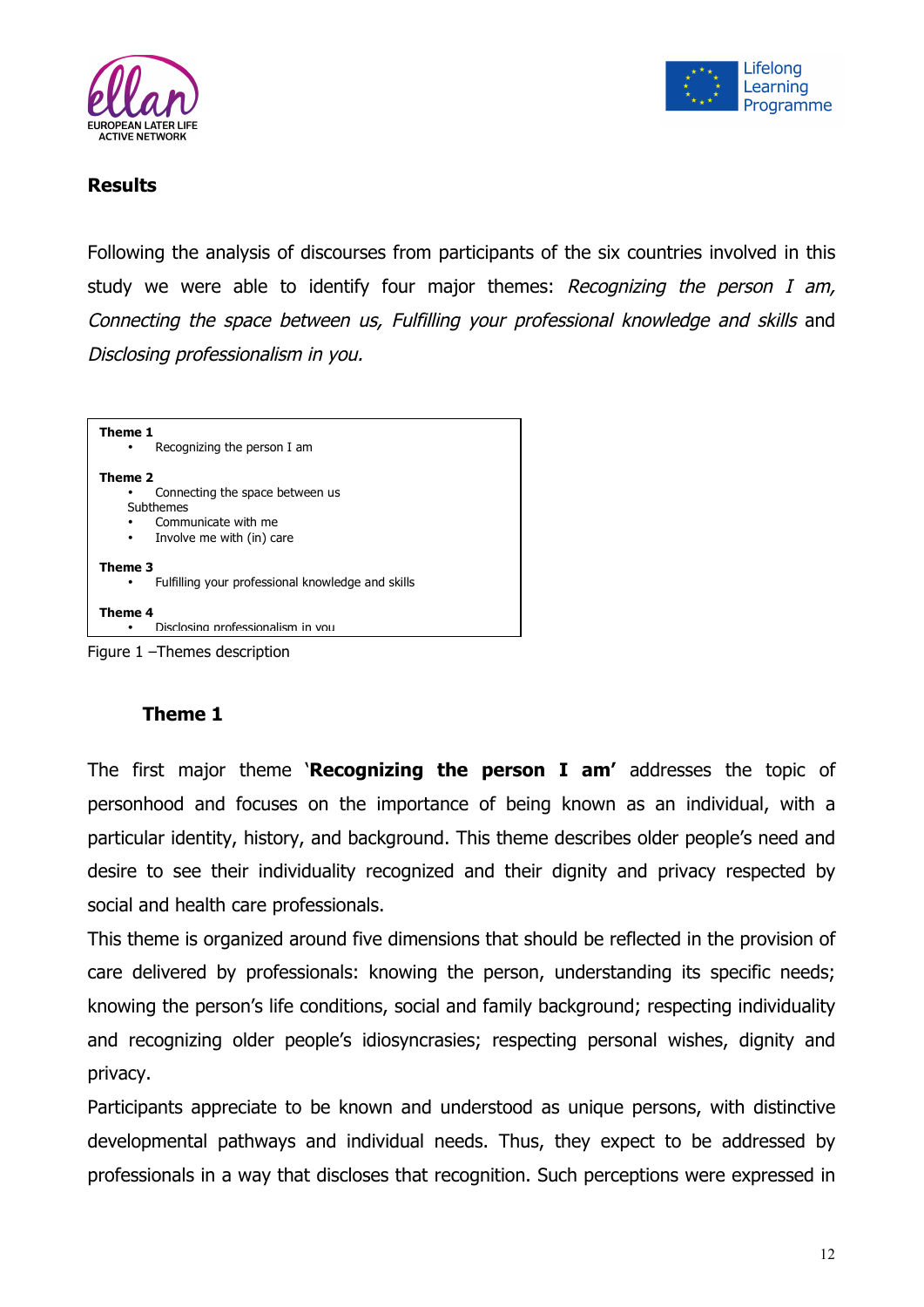



'knowing the person, understanding its specific needs'.

Delivery of care needs to be adapted and personalized to users and to achieve such goal professionals must be well aware of the individual client:

The better the staff knows the patient (background information) the better the treatment is. If they do not know about the condition of the patient, it has reflections in the contact. (P17FI.69M)

I also can imagine one occupational therapist paying more attention to a person's disease and to its problem; they should work more personally. (P41LT.67F)

I have the opinion that they should act more sincere more heart-to-heart, in such a way that they are able to understand patient's psychology. (P75TR.76F)

To attain adjusted and customized care professionals should rely on a deep understanding of older people's specific needs and limitations, as reflected in the following statements:

Because everyone has different needs and you can't just lump them all together, you know. (P12AT.71F)

Well, to start with the social, first of all they will be people with a good human preparation. That learned to know people and study them (...). Therefore, first it is to know the person's needs, to be able to identify it, to know the reason why, many times, she has got old sooner, for example, that's an important thing. And therefore, building a contact and once the person is understood, it may be a way to help the person to overcome its difficulties, problems. (...) (P54PT.90M)

I would expect them to listen to me, you know, what my needs are, and to see me as an individual, not somebody who has these health issues or this person suffers with that, so do many other people. It's not them that turn up, I don't care about the other people but I'm, you know, concerned about me. And if they see me as that person with those health issues and address them, that's what I would like and expect. (P87UK.65M)

Recognizing the person is also related to professionals' availability to know their life conditions, family and social contexts. These elements of people's life are diverse and must be approached otherwise the understanding of older clients will be disconnected from their social being and contextual reality. For instance, participants have underlined the use of different intervention methods, such as house visits, making appointments and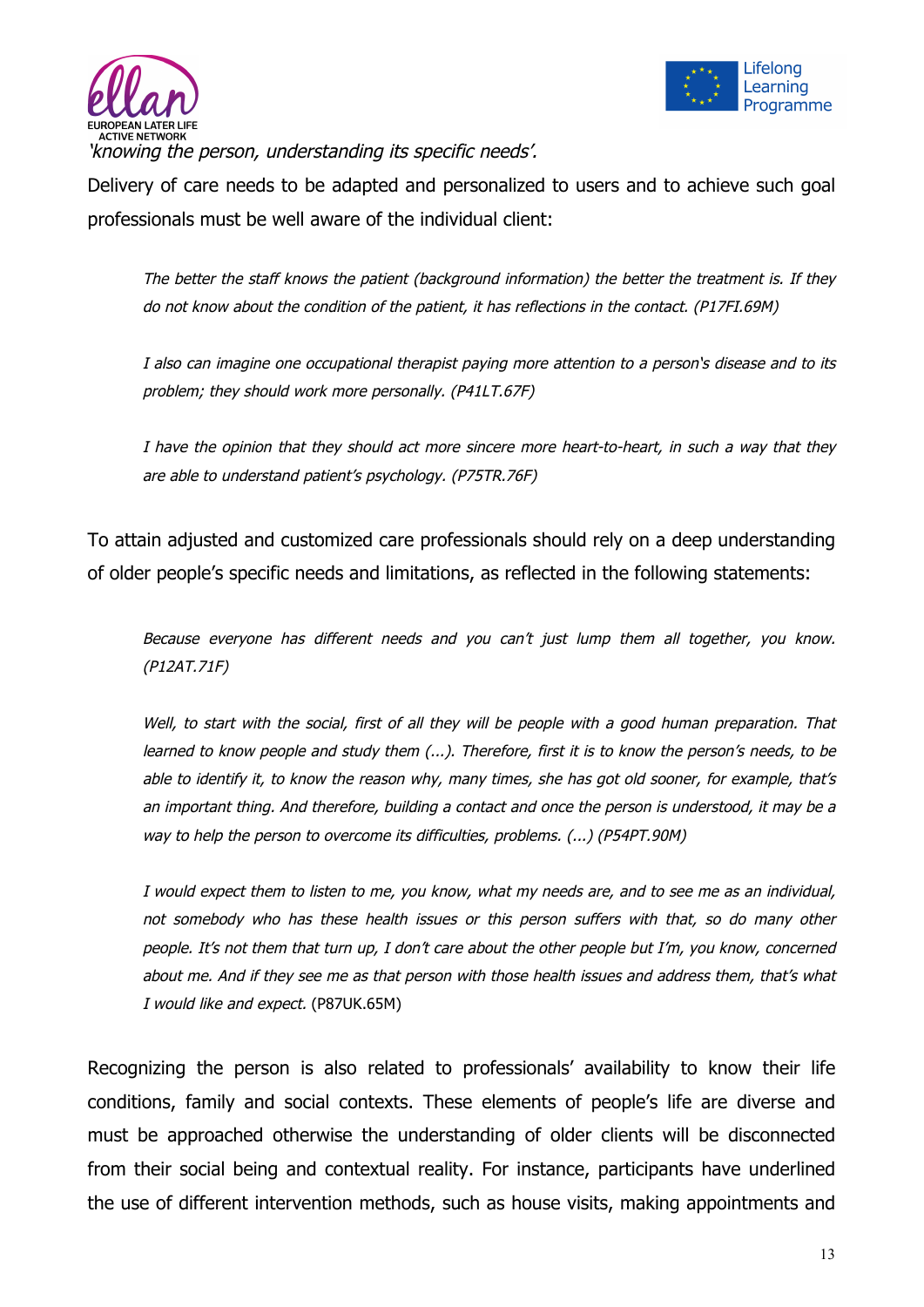

It is important that they recognize the different conditions people are living in and also personal problems and needs. This requires that professionals do home visits. This cannot be assessed only through talking. This gives much information if the professional sees the home environment. (P19FI.70F)

Those from the social area must try to know the family, since the elderly is part of a household. Therefore, they need to know the family and recognize the reason why he is depressed, why he has so few visits. I think it's very important to establish that connection with the family. (P55PT.78F)

Having a comprehensive perspective of the older person requires an understanding of their life situation, the available resources and the type of support provided by family:

(...) an understanding of the lives people have, a more intimate understanding of their lives, their problems and the way you deal with those problems. (...) they need to understand the lives people have and how they cope. Because a lot of them, I don't think, realize just what the needs are of people and how they cope, and the stressful life that people lead' (P92UK.79M)

We can only judge a person if we get to know her right? They must have a real contact with people, with populations, with the houses they inhabit, with what they do, what they have to eat (...) and knowing for real what they are going through, because they don't. (P49PT.91F)

A social worker should just pay more attention to the living situation because some people don't have opportunities to, for example, reach the hospital or any other institution, he should pay more attention to the person himself. Because there are situations when family members are not able in helping to solve some problems, but the person needs their help because he is not able to do it on his own. I am talking about transportation and stuff. (P41LT.67F)

Respecting individuality and being aware of personal idiosyncrasies reveals the importance of recognizing older people as a group marked by diversity and individual differences. Thus, professionals should avoid making generalizations during care:

The individuality of experience should be respected not the categorization of people. (P26FI.69F)

I think physical therapist should treat people more as individuals and pay less attention to general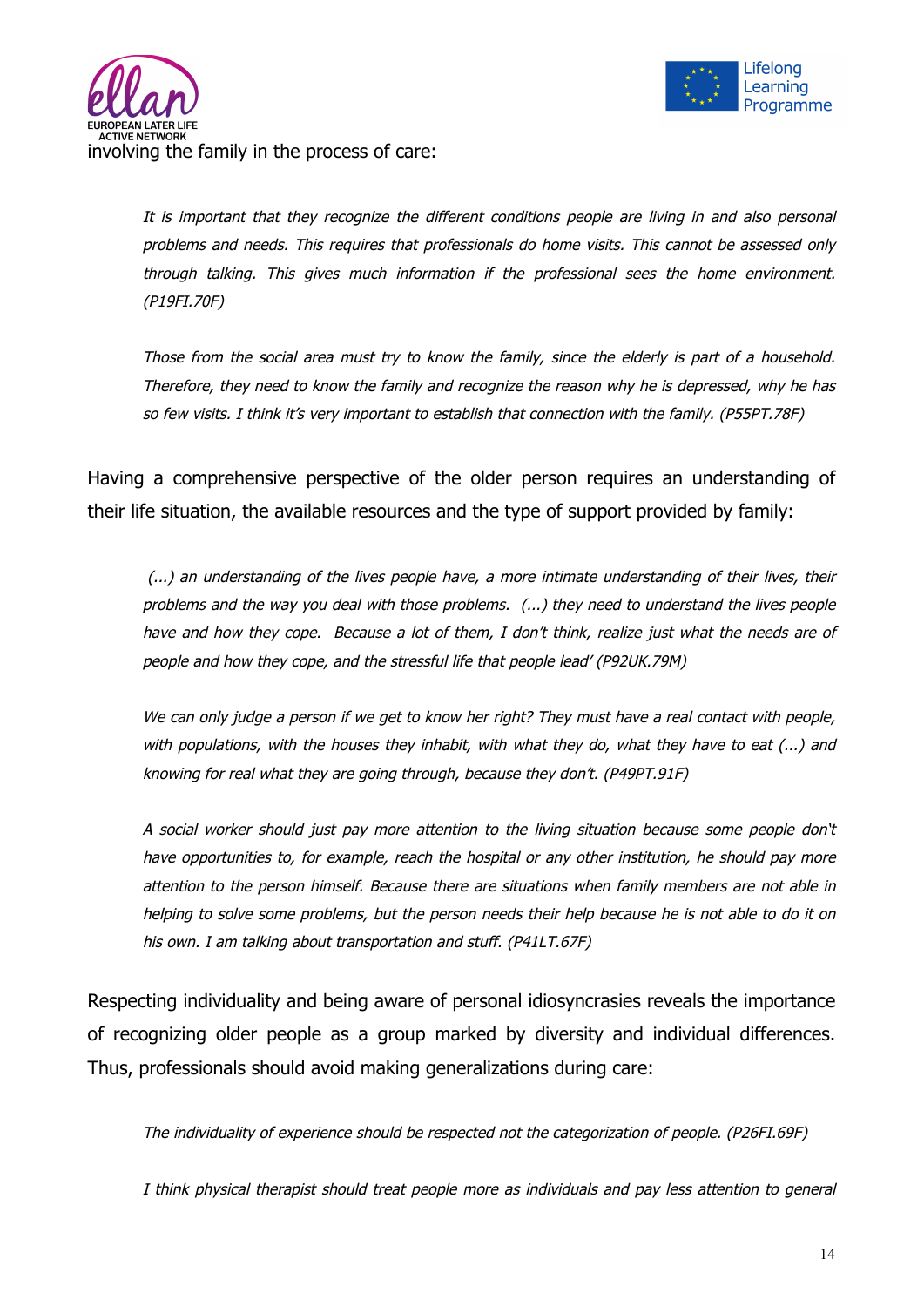



features. How could I put this in a right way, I know they have an exercise system but they should think less generally, see people's individual capability... (P41LT.67F)

As indispensable agents to the well-being of older people one thing they all must have is respect for a person's individuality. And that's absolutely necessary. (...) Yes, they can't treat all in the same manner. (P55PT.78F)

Everybody is different in how they deal with their own problems, aren't they? And the professional would have to be able to understand that and see that different person's personality, and how they deal with their diagnosis. (P96UK.75F)

Participants also emphasized respect for personal wishes, dignity and privacy during interviews. Personal wishes and making choices promotes self-affirmation and integrity of older clients:

Well, I would certainly arrange for a living will to be made, so that, if I can no longer expect a certain quality of life, or if the life-sustaining measures can no longer bring back my health, that my relatives or the doctors no longer need to extend my life with artificial measures. (P12AT.71F)

Well, it is important that (professionals) concern with what a person wants and that a person would not be taken to situations that are uncomfortable or bad and depressive. Not that. If people are treated like from conveyor belt without taking into the consideration how that person feels. (P21FI.74F)

Dignity is also relevant for the recognition of self and comes intertwined with a sense of lifelong continuity, despite the particular conditions or situations of present life:

I can only say, an old person in his helplessness, often even with all his limitations is still a human being, so they shouldn't call you 'you Mitzi' or 'you Franz', but they should say 'Mr. Müller' or 'Mrs. Meier' instead. (P6AT.74M)

Well, a lot about respect for the elderly, and not just see a poor man who can't wee properly. Respect that this gentleman was a fine young man, and he never thought he was going to end up ... now most of the nurses do have that respect, but not always in the hospitals because they're just, sort of, there to change their bedpans. So they need to be taught more empathy and respect for who they're dealing with. (P93UK.68F)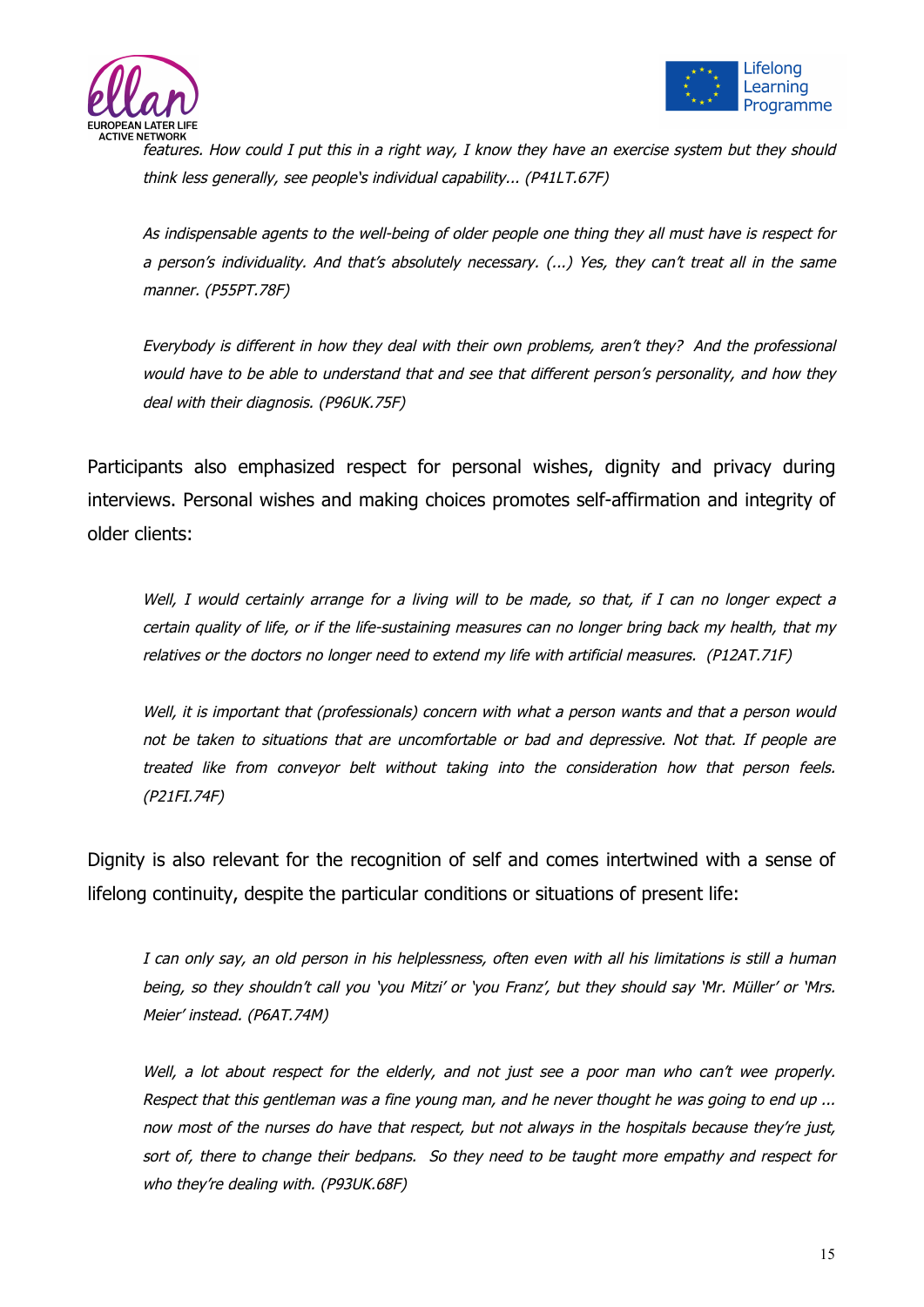



Respect for privacy is also reflected on the theme of personhood and identity. Respect and preservation of intimacy co-exists with experiences of personal invasion and public exposure:

Usually conversation starts from greeting, he comes to the ward, calls your name and if there are more people he asks them to leave the room or takes me to another room... (P47LT.65M)

(...) a nurse came to see him and she stood and said, quite audibly for me and I think the rest of the ward could hear – a small ward – you're wet, aren't you? (P85UK.75M)

When physicians talk loudly about their patients, saying that they come here, they do this and that or they take that medicine or why they take it. (P64PT75M)

## **Theme 2**

'**Connecting the space between us**' is the second major theme identified across interviews and addresses the topic of interpersonal skills and interpersonal exchange in situations of care. Communicational and relational aspects of professional competence represent the core dimensions of this theme. The former is anchored on a set of standard communicational skills that are expected from professionals but also on notions of advocacy that can stimulate empowerment and health promotion/management in older people. These elements illustrate the subtheme **Communicate with me**. The second significant dimension of meaning of this theme is associated with the nature and quality of relationships established between professionals and older clients, which is reflected in the subtheme **Involve me with (in) care**.

## **Subtheme 1: Communicate with me**

The importance of professionals' communicational skills was emphasized by participants throughout interviews. They feel that professionals need to promote communication and dialogue so that older people may feel free to express themselves and to share all relevant information in different situations: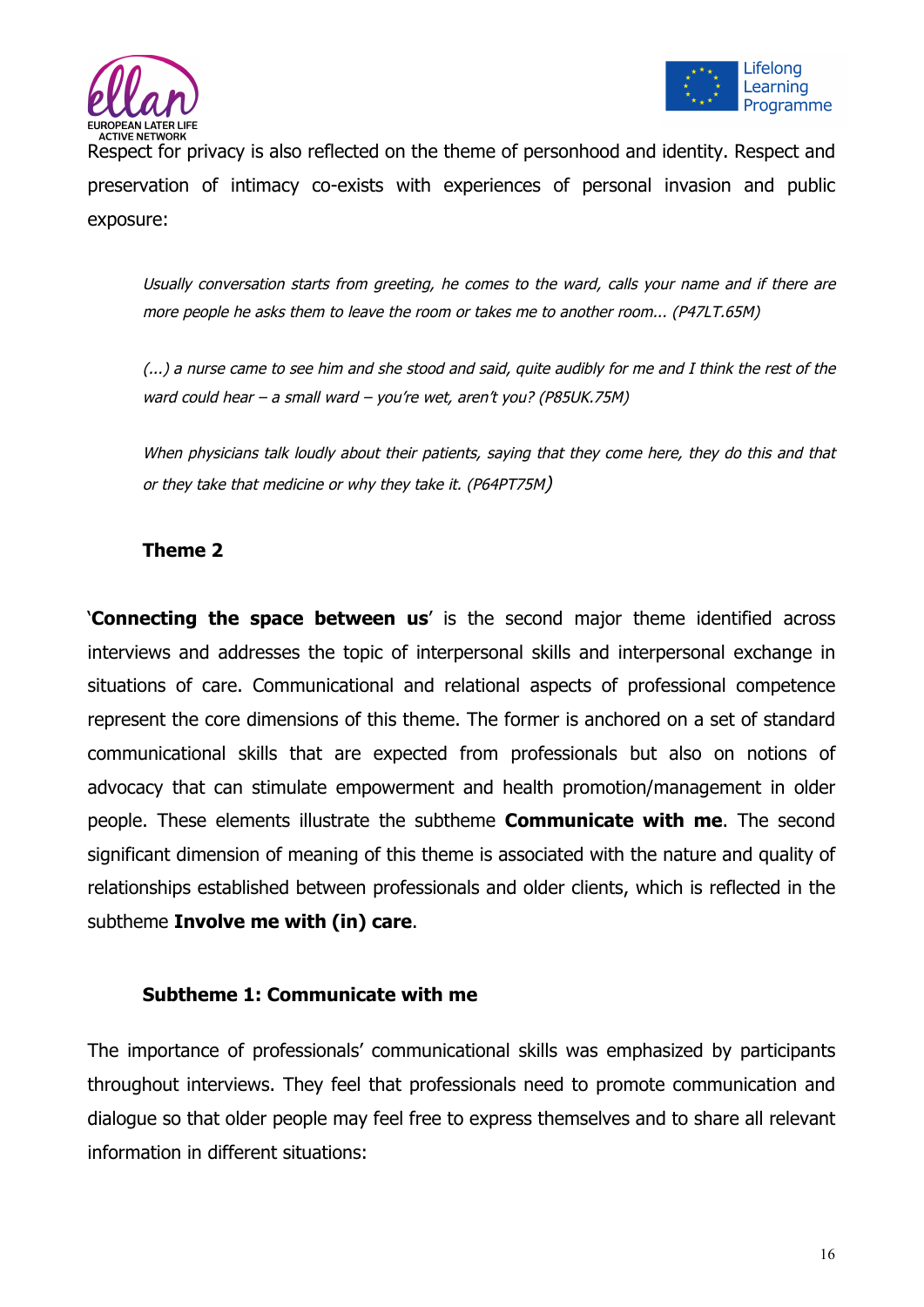



They always speak to me politely, start by asking why did I come, what problem do I have and what am I expecting from that meeting and then they ask what's bothering me. (part38LT.69M)

(…) I like the way they talk to me and I go on answering. (…) I feel comfortable, (…) they make me feel comfortable and I go on talking. (…) And I feel good, and leave the room feeling a different person. (part61PT.68F)

They must ask "how are you, do you have anything to tell me?". (part65TR.89M)

And when she came out, he said: did you tell him about such and such? Oh, no, he didn't ask me about that. And that was her main problem and she'd never mentioned it, because he didn't ask her' (part86UK.79M)

Professionals must be aware of the language they use and adapt it to the level of understanding of older clients. Technical terms or 'jargon' hinders comprehension of what is being told:

When they tell me in simple country terms, then I understand. If they tell me in medical terms, then I have to ask for explanations. But then they straighten things out right away and explain everything in a way that I can understand". (part33LT.72F)

I have experience on all professionals and also from the laboratory technology staff. Among there the competence has been diverse. For me mainly good but from the doctors I expect that they would speak face-to-face to the client and with the language the client understands. (part29FI.72F) Sometimes he uses some words that are unknown to me. Too much medical words… (part80PT.64F)

It is also expected that caregivers can be able to communicate bad news in an adjusted and supportive manner, and to be sensible to the amount of information that older people are prepared to receive:

They say directly towards the face and may hurt the patient in particular if he/she is severely ill. I had such a case with my late husband. He was supposed to be operated to collect fluid from his lungs. The anaesthesiologist said (slammed) that such operation cannot be done on a person who will die in two weeks. ... This hurt him and secondly he lost everything after that, as the hope was taken away from him. He had to be fed after that as he could not eat by himself anymore. (part18FI.71F)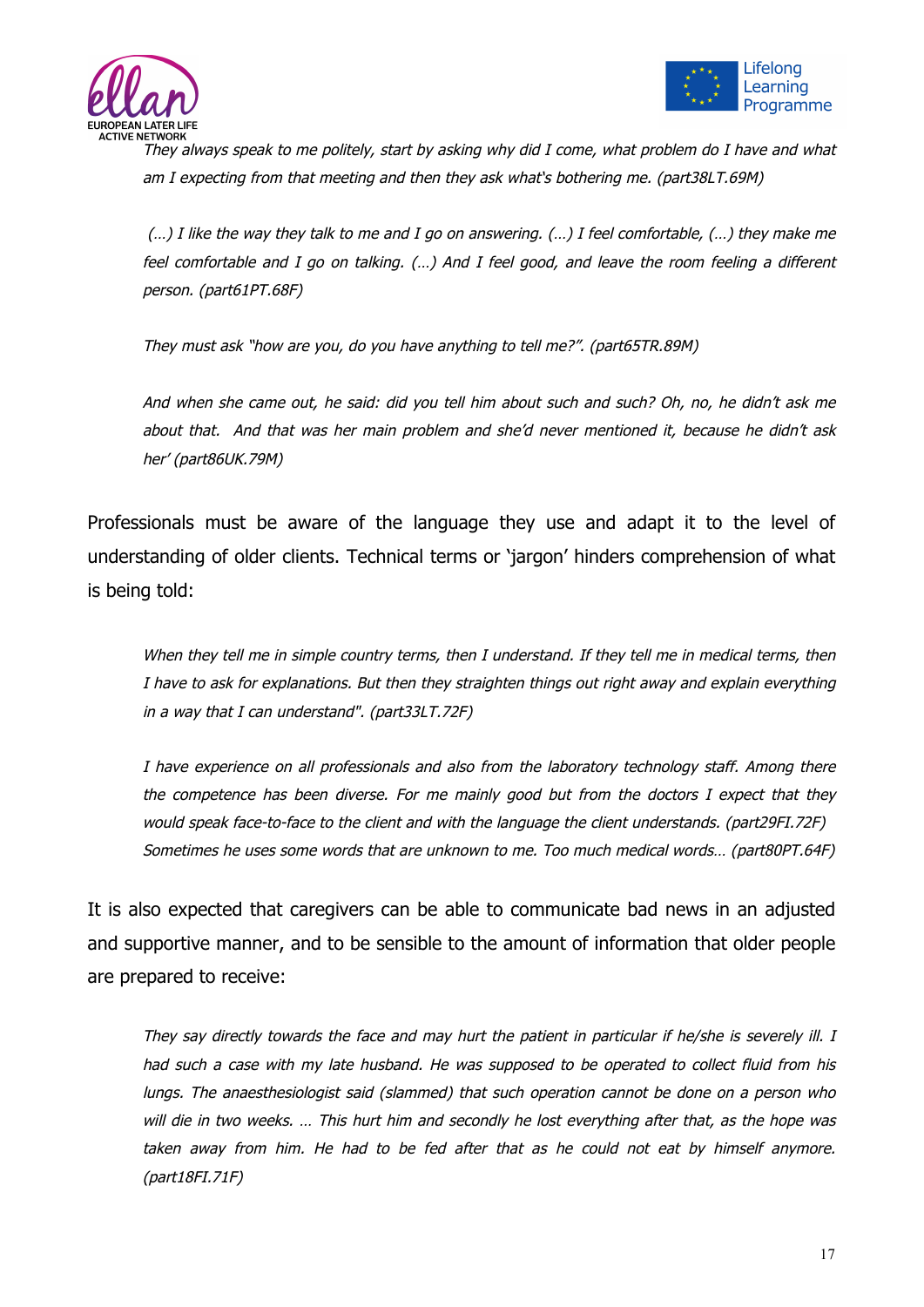



To avoid a shock in the patient, sometimes the situation is hidden from him. (part54PT.90M)

And if the news is bad, well, then they'll tell me the news is bad, that's what's going to happen. They're going to be telling me that one day, but I want to be told it nicely' (part86UK.79M)

In the space of interaction, professionals are expected to listen, to give feedback and to exhibit sings of understanding about what is being told by older people:

That they discuss everything with me, that I can express my wishes and needs, that they let me finish speaking, that they understand me and listen to me, that they really listen to me and try to understand. I don't mean anything special, I don't know how much I can say, well if it is possible that one's needs are fulfilled, as far as it is possible. (part8AT.75F)

I do not really know what you have in your education, but my desire is naturally that the patients would be heard and considered in the arrangements of treatments and care (part17FI.69M)

Other good and important feature would be listening because it is really important to feel like the doctor listens to your needs. (part42LT.66M)

'... Sometimes people will have their own baggage that they've got on board and they don't want to give you the time, they won't listen to you. They're hearing but they're not listening, so they're not really understanding what's going on' (part96UK.75F)

According to participants, professionals' communication skills are also related to nonverbal communication such as visual contact and showing signs of attention during their encounters with older people:

What can I say, the communication has always been nice, the eye-contact has always been kept while we were connecting, they used to sit in front of me and smile, ask me what's bothering me and other similar questions. What I really liked was constant eye contact. I have never felt like I was talking to a wall. (part48LT.72F)

This happens too often and I used to experience this frequently, for example when I had problems with my hip fracture and used to visit the doctor; many of them did not even look at my face, the way they were talking without looking at my face did hurt me indeed. At that moment I wanted to get out of the room immediately and scream out that what they were doing was not right, but I could not do it; however the feeling remains and I still regret it. (part75TR.76F)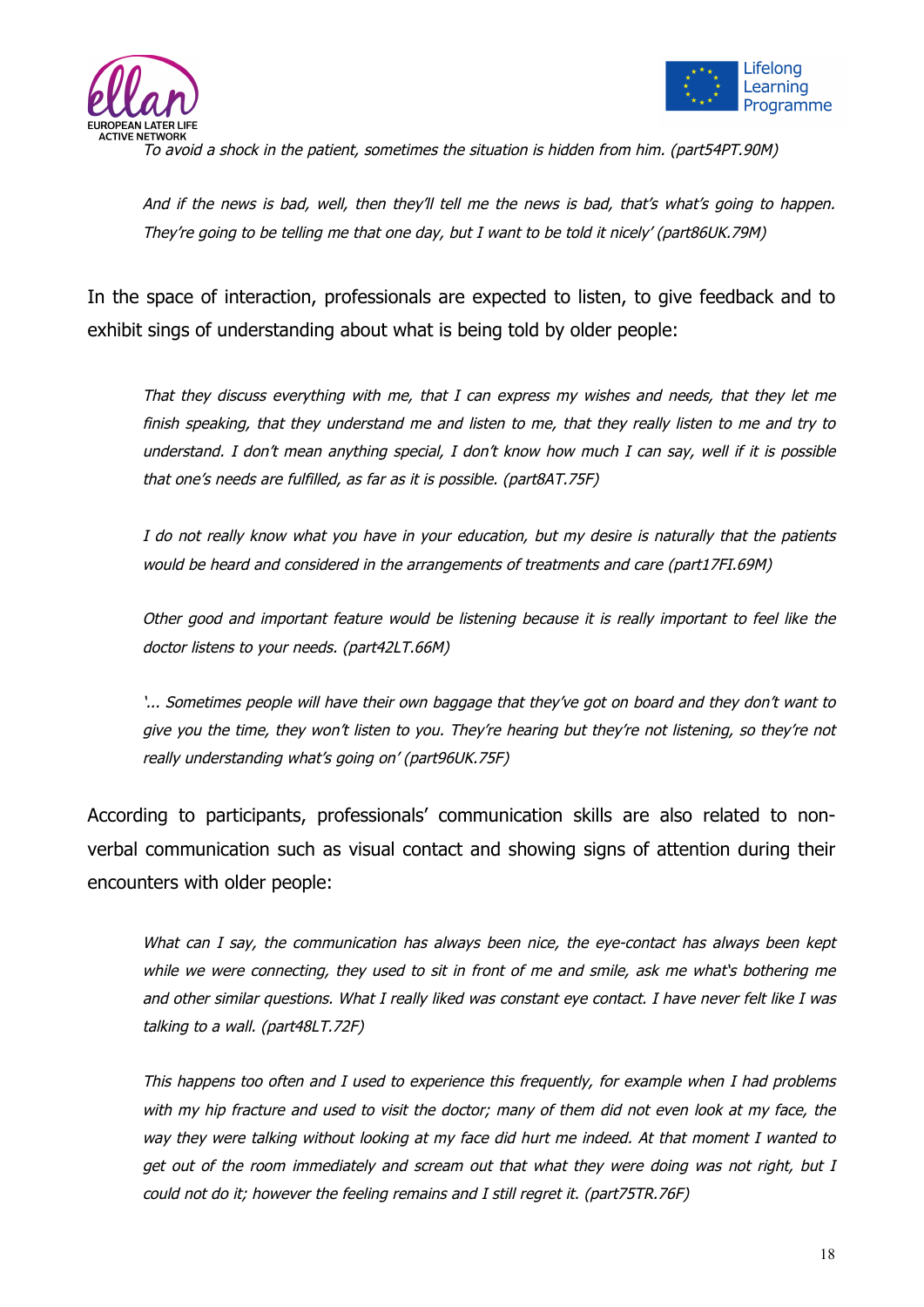



So you just feel their heads are down working away, it's unavoidable, they're putting information onto these computers. But as I came round to reception, say, you don't get eye to eye contact. And I stood there waiting for them to speak to me and you wait, you know, five minutes or so before you even get a little look or a smile, or whatever. (part94UK.63F)

This subtheme is also associated with a much more technical use of communication, which is relevant for provision of information, health promotion and empowerment of older people. Participants expect to be informed and counselled on aspects related to their health/illness, treatments or procedures. They wish to understand what is happening in their particular situation and that professionals can be clear and truthful about the solutions they can provide:

Another problem came when I read the instructions for eye drops. My eyes are not dry and I did not understand that it was internal dryness and I got a terrible pain and became anxious and called to hospital. Well the doctor soon called back and asked whether I have used the eye drops. Then I started to use the drops, the symptoms disappeared and that was the solution. I explained my problem and the doctor responded and everything went so well. (part24FI.66F)

Before tests and examinations they don't clarify why do we even need them, same with the procedures. Sometimes I start doubting if I even need them, they really don't clarify their use and efficiency, why they are necessary, how they work or if there could be some side effects afterwards. (part41LT.67F)

I think the information given is insufficient. I want them to illuminate me when making the decision but I am embarrassed if they do not give information. I expect an explanation but he/she doesn't give any information or explanation that can satisfy me (part75TR.76F)

And the advice and help has been delivered in a professional manner and in a comforting manner, you know, in a confident manner. You can come home and you can sit down and you can say, well, yes, I understand that, yeah, I can see why that should be done, you know' (part84UK.76M)

Older people recognize the role of professionals in terms of education for selfmanagement and health promotion behaviours. However, this process requires time, and must engage clients in order to enhance their autonomy and independence: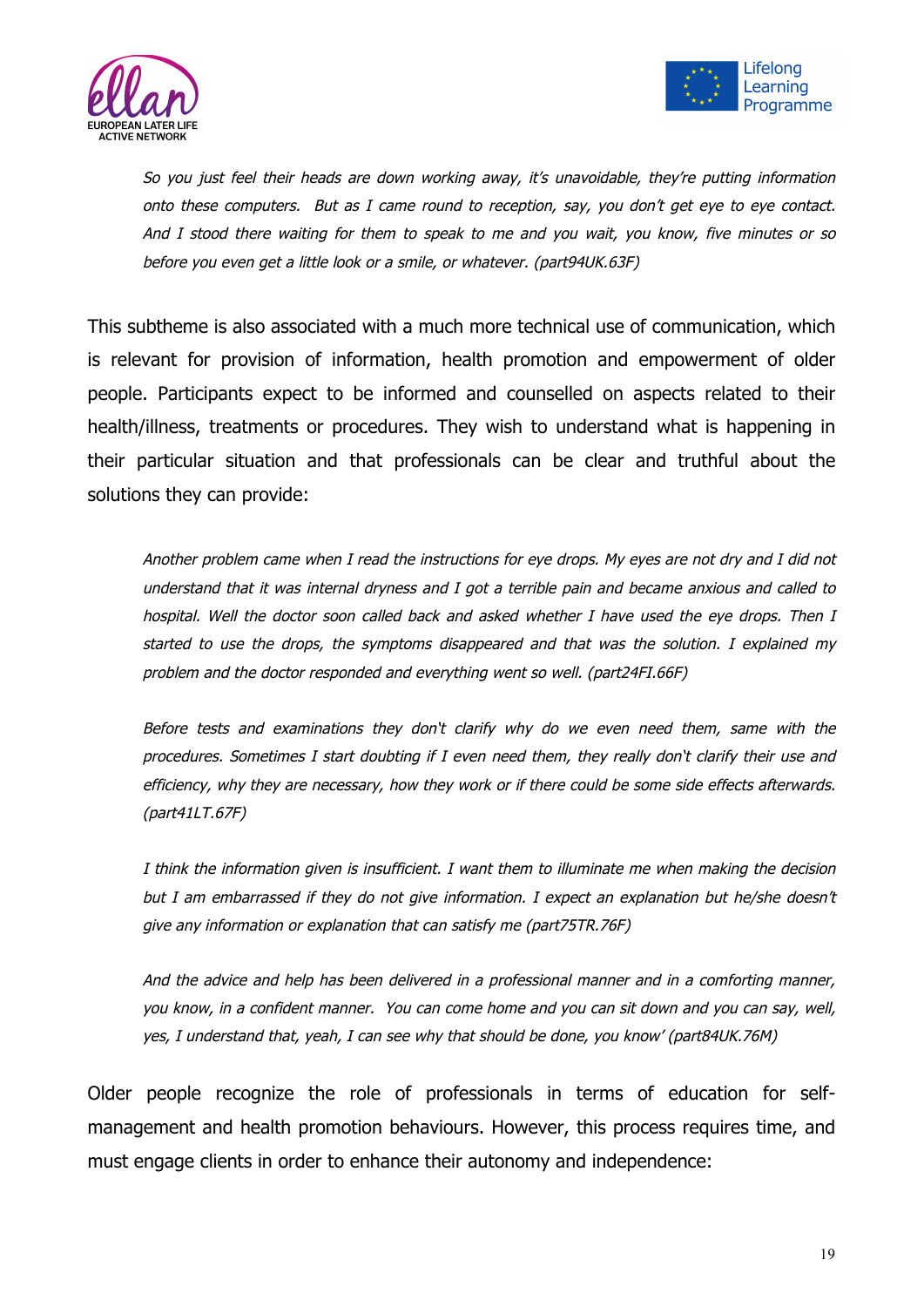



Well, quite generally, they are good. But I know, from friends, that simply at the hospital, with the visual impairment, nobody has time anymore, they tell you what button you have to press, but that's no help to me, you know. I have to put my hand on it, feel it with my fingers, so that I know exactly where to press. Well, they don't do that at all. (part12AT.71F)

I feel almost like home at nursing home. Specialists don't control us a lot but if they notice that I'm doing something wrong they tell me right away what I'm doing wrong. All the specialists claim that I can do everything if I really want to. (part37LT.86M)

They should not do for old people. They should have patience to stand and wait for the old person to do himself. Just stand there as support and have a look how he succeeds himself. No such technical aids should be brought that make elderly passive. … This is a terrible direction. Professionals only do those operations (injections…) that the patient cannot do himself…. Allowance of self-determination is important. (part26FI.69F)

Patience, knowledge of their clients; and the wherewithal to give their client the power to try and do better, without being domineering but try and encourage them to do better. (part84UK.76M)

## **Subtheme 2: Involve me with (in) care**

The second subtheme of '**Connecting the space between us'** focuses on the nature and quality of relationships established between older people and professionals. Openness, symmetry, trust, warmth, and support constitute some key aspects contributing to skilled relational behaviour.

Participants expect positive and balanced relationships with professionals, rooted in symmetry, reciprocity and mutual acceptance. They also expect that professionals are open enough to discuss on equal terms and in an honest way:

Every human being wants company, every human being wants to be accepted. Everyone wants love, affection. Nevertheless, one has to add that all people only get that if they are willing and in a position to give. So if they can give, they will receive. (part6AT.74M)

Free, easy and honest, and not go around in circles. The discussion should be carried out on the same level. (part25FI.70M)

We can never succumb ourselves to the proud of being in a position of very important people just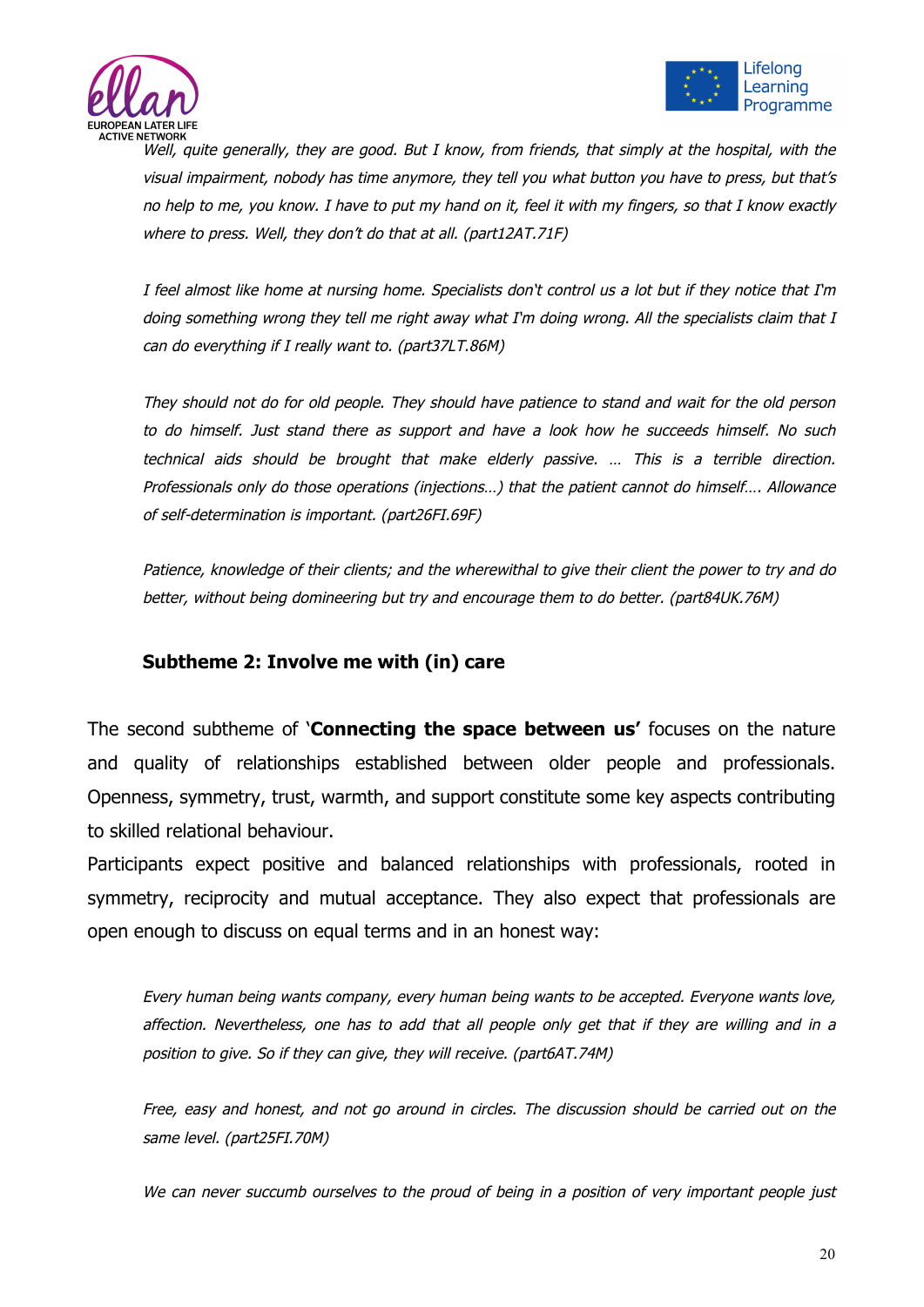



because we are patients and are going to talk to someone. Or, that someone who is a technician hides behind the shield of his training and thinks 'I'm the one who knows how things are'. (part54PT.90M)

Now you go to the GPs and it's sacrosanct. Well, why do you want to know? Well I want to know because I follow it through. Oh, no, you've no need to know, the doctor doesn't need to see you. If he needs to see you, we'll tell you. (part82UK.69M)

Participants are also sensitive to professionals' ability to provide support, being helpful, and reassure them:

When people have received the right training, have the expertise, they can also talk in the right way, touch, be compassionate and give people the feeling they are not alone and that the right thing is being done. That people have the feeling that 'the right person is with you', that they are 'in the right hands and nothing bad can happen to you now'. (part7AT.73M)

I feel the support. I get a lot of support from the social worker, she always tells me that she'll take care of the transport, that I have nothing to worry about, she knows that I have problems with my nerves, so she tries to avoid stressful situations, always says something to calm my nerves down. (part39LT.78M)

Sometimes when I visit the doctor, when I hear his/her sincere talk and attitude, it makes me fell even more pleased; I feel as if my illness is over (...). (part75TR.76F)

So as I say, that day I came away and the first place I went to was the Cancer Support Centre, who is absolutely fantastic place, really, really is. And they just took me to one side and supported me in every way they could. They even offered to go to the hospital with me to the consultant. They offered to help me telling my family. (part96UK.75F)

Training on personal and humane qualities is appreciated by older people and some even argue that an excessive investment on technical skills may threaten the development of relational qualities:

I don't know so much about your education. I cannot propose any suggestions. I believe they put into your minds that in encountering people you have to be social (part20FI.75F)

Improving medical technique makes specialists degenerated, they lack good characteristics and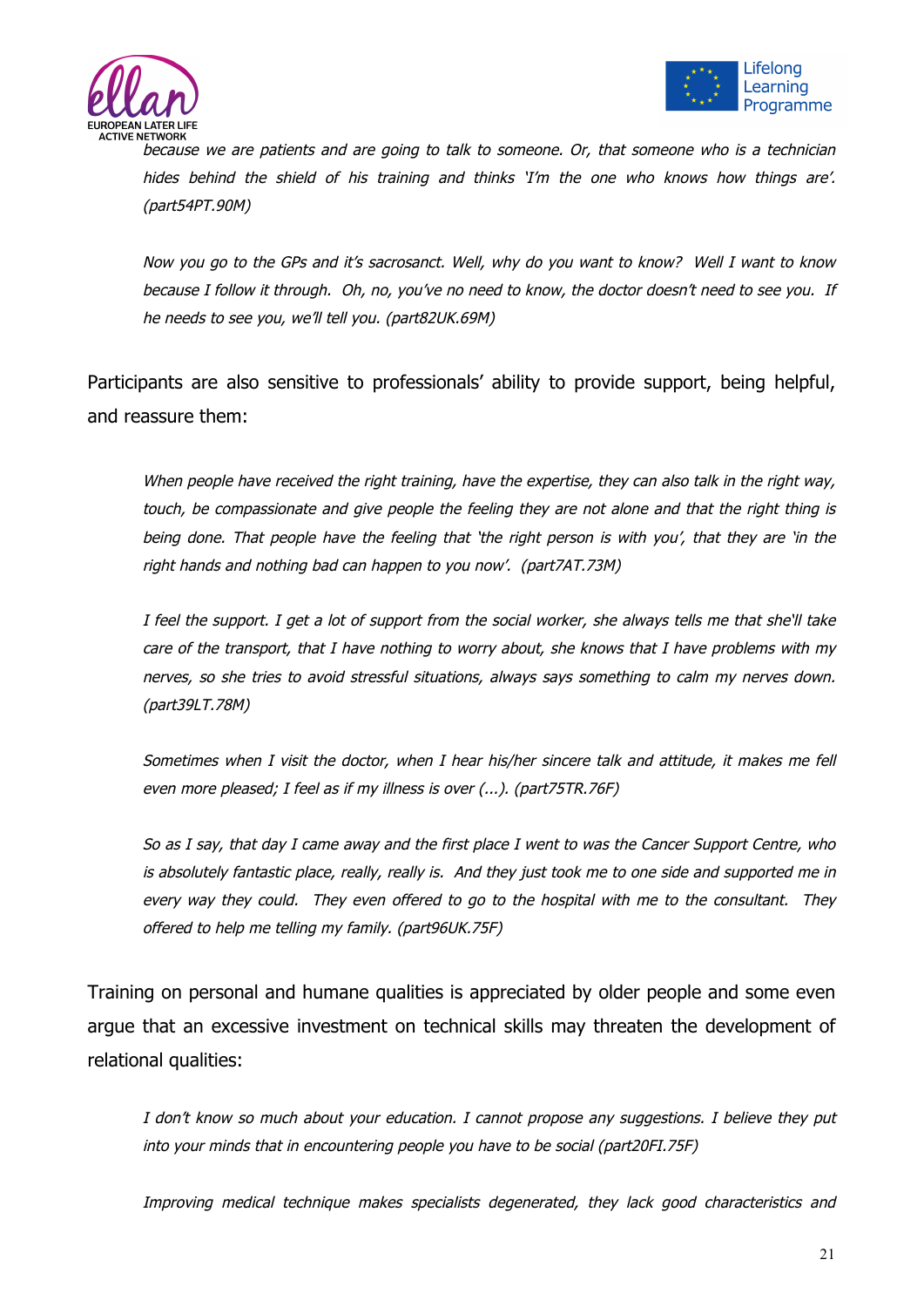



You need to behave nicely, you tell them that they should get in the soul of the elderly, teach this, and make them feel that they will also get old (part73TR.76F)

I think largely the making of healthcare professionals a much more highly qualified group academically than was once the case, I think this has had an effect, which has, to some extent, diminished the value they have in caring for patients. (part85UK.75M)

The possibility of joint decision-making and the valorisation of client's complaints are also seen to be relevant for the establishment or maintenance of balanced relationships between professionals and older people:

I've had no good experience. Well, they always say everything is in order, but I am always in pain. It hasn't changed either. But surely I must know better than them where I feel the pain. (part16AT.82F)

I have had only good experiences. But I am always searching for information also from the internet. This way I get quite long in the discussions with the doctor. In a way we reflect together. For instance when I had this eye thing, I googled about it and could react. I have only good experiences but it results from better abilities than most elderly. (part24FI.66F)

I'm a very independent person (...) and if someone tells me: do this, and do that, you can't do this"; try to talk to the person and give her the impression that, in a way (…) she was able to decide for herself. (part55PT.78F)

I was compos mentis, I could fight for myself. You get some poor old bloke or woman, and they'd just accept it, wouldn't they? ' (part82UK.69M)

Undoubtedly, relational skills require availability from health and social care professionals, and service users appreciate and hope for interventions provided with calm and without haste, even though they recognize professionals' workload:

A little bit of talking, taking their time for the elderly people, well, yes… there's never time for that. (part10AT.61F)

I noticed that in doctors, they are always in a rush; they run because they always have too much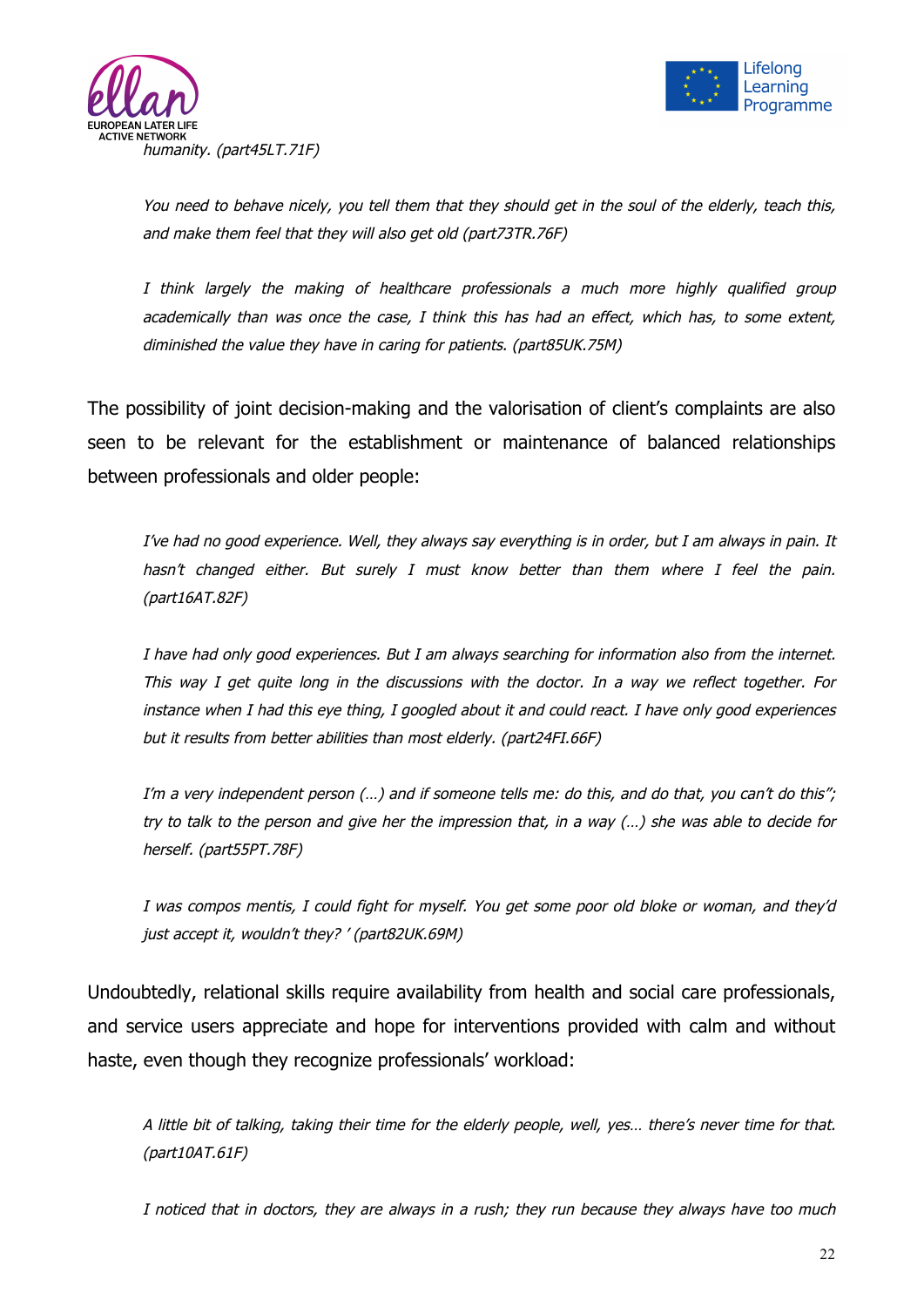



Nice, they treated me so well, everywhere. Whenever I made some request they complied, only if it's fewer staff they may not comply promptly. (part57PT.62F) From the health care point of view they are excellent, even at the slightest discomfort they immediately come without fail. If something happens at night, nurses and doctors immediately come for certain (part69TR.63F)

Professionals' warmth was highly valued across interviews. This emphasizes the importance attributed to affection and other emotional dimensions during the provision of health and social care. Older people underlined the importance of caring with kindness, friendliness, and compassion:

And that they treat me and care for me kindly, that would be my wish for the old people's home too, not only at hospital. I'd want to be treated with a human touch, because an elderly person can be moody at times, even more so than the young, and they are often very critical; the nurses have to deal with quite a lot as it is, I think. (part8AT.75F)

It's being kind and always trying to help, so that we can collaborate with them. That's what I think. (part61PT.68F)

They are compassionate, they are good, that is what we expect, compassion, and they provide that. (part67TR.75M)

I like the friendly smile as I come through the door. That reassures you. If you get this serious face, you immediately think, oh. So yeah, the friendliness, the confidence. (part94UK.63F)

## **Theme 3**

Descriptions of technical competence are reflected on the third theme: '**Fulfilling your professional knowledge and skills'.** During interviews participants also have stressed the relevance of technical knowledge and procedures, and on how these contribute to the adaptation of older people to health/illness and to experiences of social integration. This theme is focused on different aspects of care provision, such as specialisation and expertise, training and education, performance of specific procedures, professional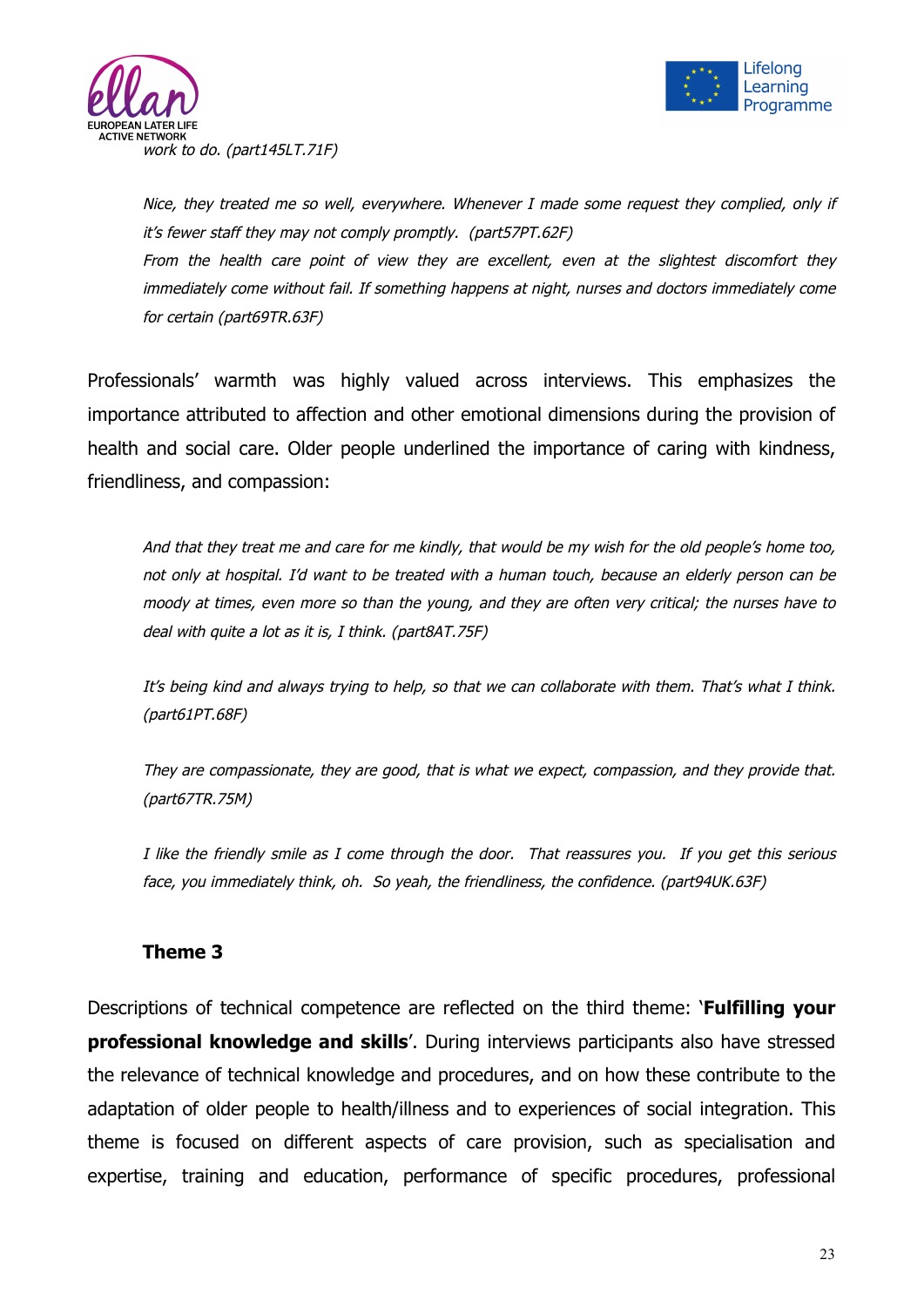



Older people value professionals who have specialised training in their field of work, showing confidence and ability in the performance of their job:

That they could recognize what was wrong with me and then made the right decisions; and everything with full commitment. Yes, that they could identify the situation and do the right thing based on their knowledge and training, and that it was successful. (part7AT.73M)

Physical therapists and occupational therapists restore man's movements, helps to get back on feet after traumas. Their job demands a lot of patience and responsibility, and they have to know how to do certain things so that it would help the patient, not hurt him. (part48LT.72F)

That the person knows quite well what she is doing, and that she is quite aware of her profession. That the person knows quite well what she is doing (…). (part49PT.91F)

But now you hear such terrible things, you'll have to wait and see what the person's like, approaching manner. Of course, they can be as nice as nine pence when they come in, but if they don't know their job properly, they could be anybody. (part83UK.80F)

According to our participants, professional expertise is also underpinned in specialised knowledge about older people and ageing processes. Thus, education and training of (future) health and social care professionals' needs to cover for specific features and demands of this target population:

And then the elderly should be concerned. Young people do not necessary understand that a person's mind can be clear even though the speech is not as smooth as before. The ability to address older people with various disabilities. Not the same to everyone. (...) You [professionals] should pose questions from the point of view that a person is not out of the game if he/she is immobile. (…) This is what we need. (part24FI.66F)

They need to know how to treat an elderly person, depending on his illness, either in a hospital or at a day care center. (part53PT.80M)

In education of medical students, I believe that the studies regarding the patient's psychology must be covered (part75TR.76F)

It doesn't matter what areas they're working in, but they have to have these similar qualities and the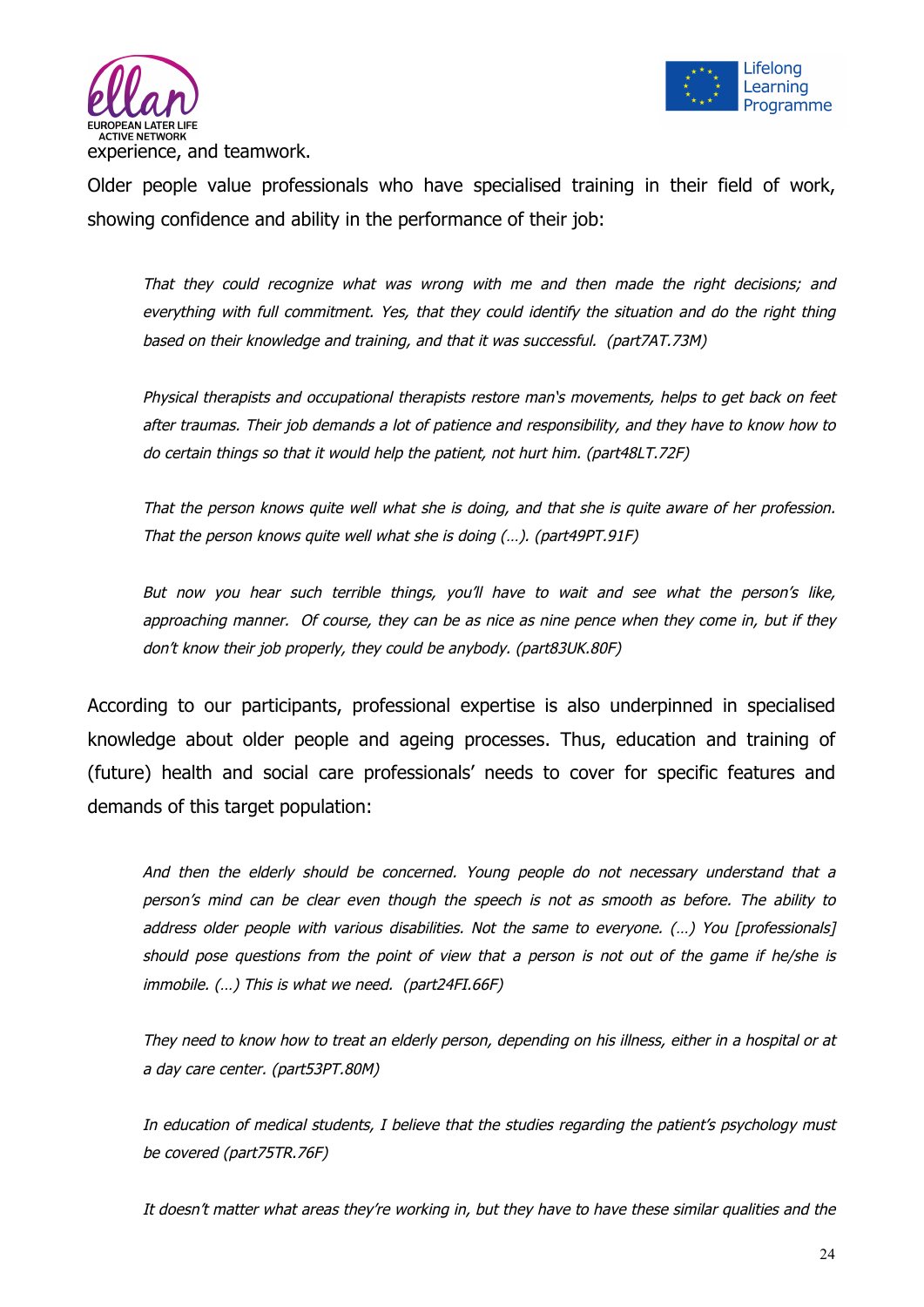



understanding of the elderly as a group (…) understanding of the elderly and how they function. (part81UK.67F)

Several tasks and specific procedures of social and health professions have been mentioned during interviews. Social intervention, financial help, provision of transportation, promotion of socio-cultural and recreational activities, diagnosis, prescription of exams and medication, drug administration, and helping in personal hygiene reflect the most significant examples. Globally, it seems that older people are pleased with professionals' performance since they consider it positive and suited to their condition:

It has been mainly that I go and ask for doing this and taking x-rays from that. (part25FI.70M)

At the moment I am dependent on the staff in this nursery home. They bring me food and medication, they wash my clothes, change bed sheets and diapers. Social worker visits me from time to time to ask how I'm doing. What else would I need? (part40LT.69M).

He explained what I had and how it should be treated, and prescribed the right medication. But then the problem was me, I couldn't buy it, because this medication is not subsidized. (part57PT.62F)

They provide us transport to and from the hospital. I had a broken leg, they took me to the hospital; they always take good care of the patients (part65TR.89M)

Even if older people are pleased with procedures and interventions performed by professionals, some participants claim that the quality of execution of technical tasks seems to be influenced by professionals' age and experience:

The doctor and the entire staff need practice (…) to be able to see the focus. Such an experience comes with time. Interest towards older people is needed as well. This area has been forgotten in the health care area. (part24FI.66F)

Like in that [laboratory] where that same nurse was, there was an older one who is remarkably good with blood tests! (…) The other one, the youngest, god forbids her (…). (part62PT.73M)

Gets there and he still couldn't make his mind up what to do, and he had to go and speak to one of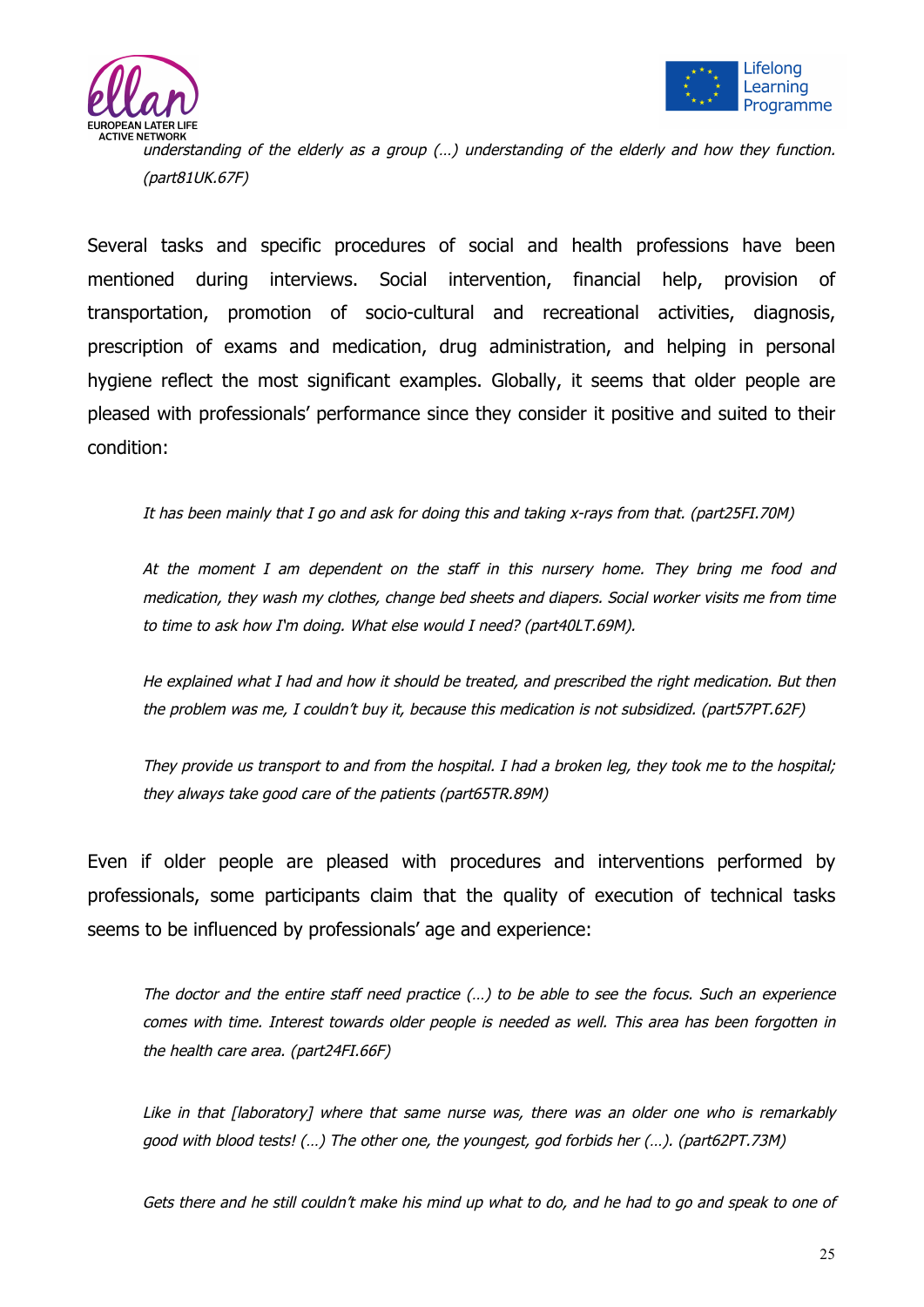



the other doctors. But he was a training GP, a registrar but a training GP. So to me, that was a waste of time really because he didn't know what he was doing. (part82UK.69M)

According to older people, adequacy of care is also related with the action of multidisciplinary teams, articulation and continuation between services, and with the coordination between the available resources:

It is also essential that the doctor and the nurse collaborate well and that there are no authorities or superiority. The patient must feel that the staff invests on her/him and that each staff member has their own role and change information. (…) They must collaborate and respect each other (part824FI.66M)

(…) About a year ago I had a hernia surgery and I received good care, but on the next day they threw me out (…). They didn't do anything [at the health care center] because "oh! That was in the hospital, so you should go to the hospital". And they are always pushing from one service to another. (part60PT.79PT)

(...) well, something a bit like this course I did a few ... you know... teaching them to liaise carefully with each other, you know, and never leave something not quite well understood. Ask twice if necessary. Ask three times if necessary, you're dealing with a person's life. (part88UK.74M)

## **Theme 4**

**Disclosing professionalism in you** is the last theme identified throughout analysis and focuses on the subject of professionalism, which is seen as an essential requirement for all of those who embrace health and social care professions. Discourses about professionalism are anchored in representations about vocation, commitment and ethics. Situations of negligence and expressions of ageist attitudes in care are also reflected here and highlight negative manifestations of professional action.

According to participants, a good professional working in health and social care is someone who must have an inner personal orientation to this kind of job. A sense of vocation and caring devotion is needed and must be felt and reflected by people who embrace these professions: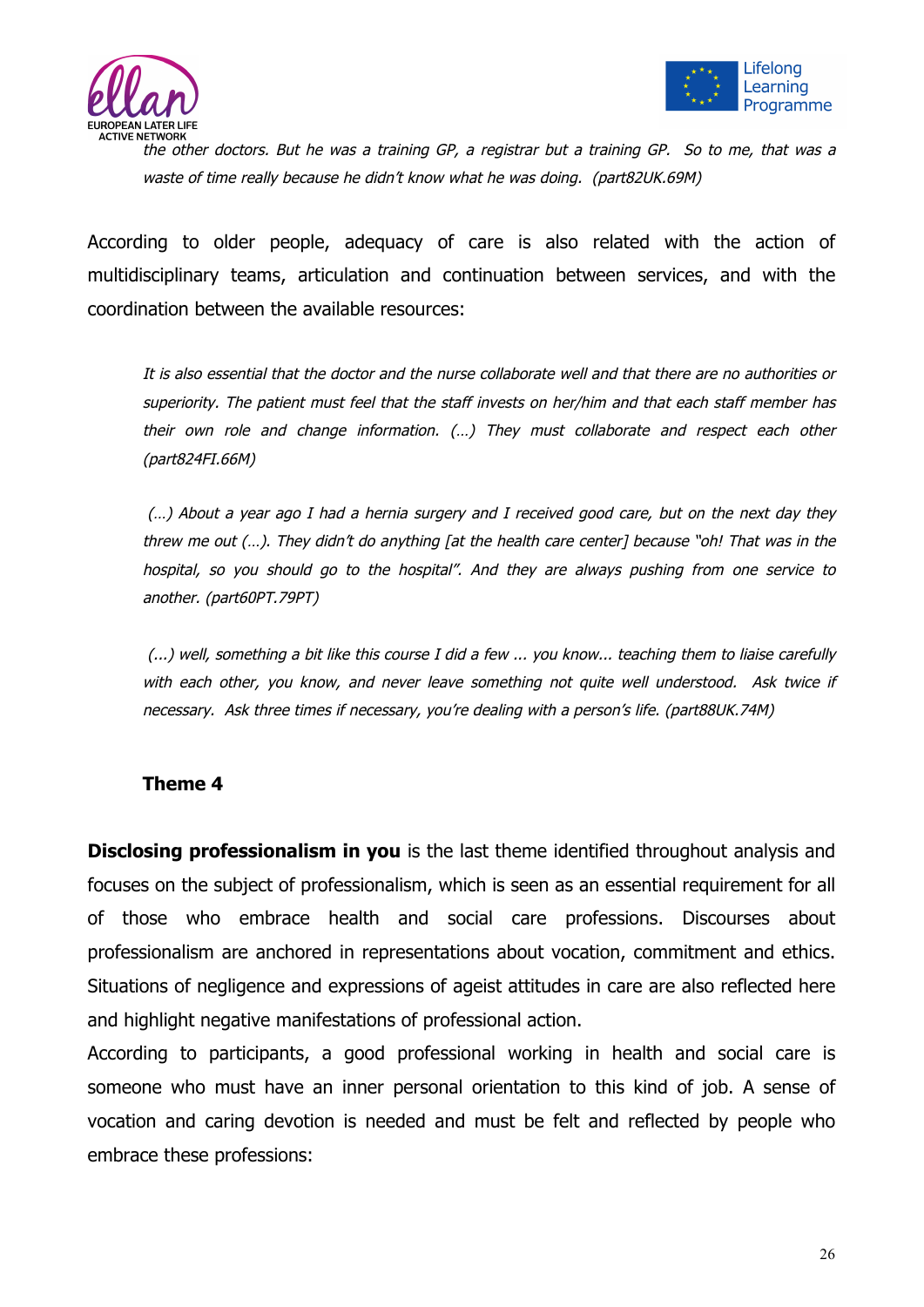



Are you in it because you need the money or are you in it because it's a vocation? Because if it isn't a vocation, don't go in for nursing because nursing is not an ordinary job' (part91UK.87F)

Well if you choose this speciality you must be as much devoted to it as much as you're devoted to God. (part45LT.71F)

You need to have patience… and this is something personal, that you are born with… you have that instinct and you have that calmness and that ability to work with older people (part62PT.73M)

Being educated in a specific area or field may not be enough for developing what participants consider to be a natural appeal or personal essentials of good professionals:

In terms of education, there should be a desire to become into this profession do this work. Maybe there are cases that a person does not get in to any other education and they apply for the nurse assistant education. … It is clear that all will not be ideal nurses and doctors even though they may have high grades. If the person is not suitable for the profession they cannot be good professionals. (part29FI.72F)

'And maybe it's something which you have to start with maybe at the screening for whoever will enter this training programme must be such that you find people who are naturally compassionate – because I don't think you can teach compassion...' (part85UK.75M)

Whatever you do, after all they must feel inside. Whatever you teach them, they must grow affection for elderly inside. They shouldn't do it only for the sake of education. They should heal our loneliness, they should chat with us, approach with affection and care, should give us peace (part69TR.63F)

Older people value professionals that regardless their status or duties are still available to help their clients with any need they may have, with seriousness, interest and commitment:

Yes, but there have been several people, quite good doctors, also good nurses, etc. who really had a very good training and great knowledge and a lot of commitment; they wholeheartedly did everything they could to help me get well again. (part7AT.73M)

Some are so spoilt that wouldn't barely lift a finger without a bribery. That is not good because if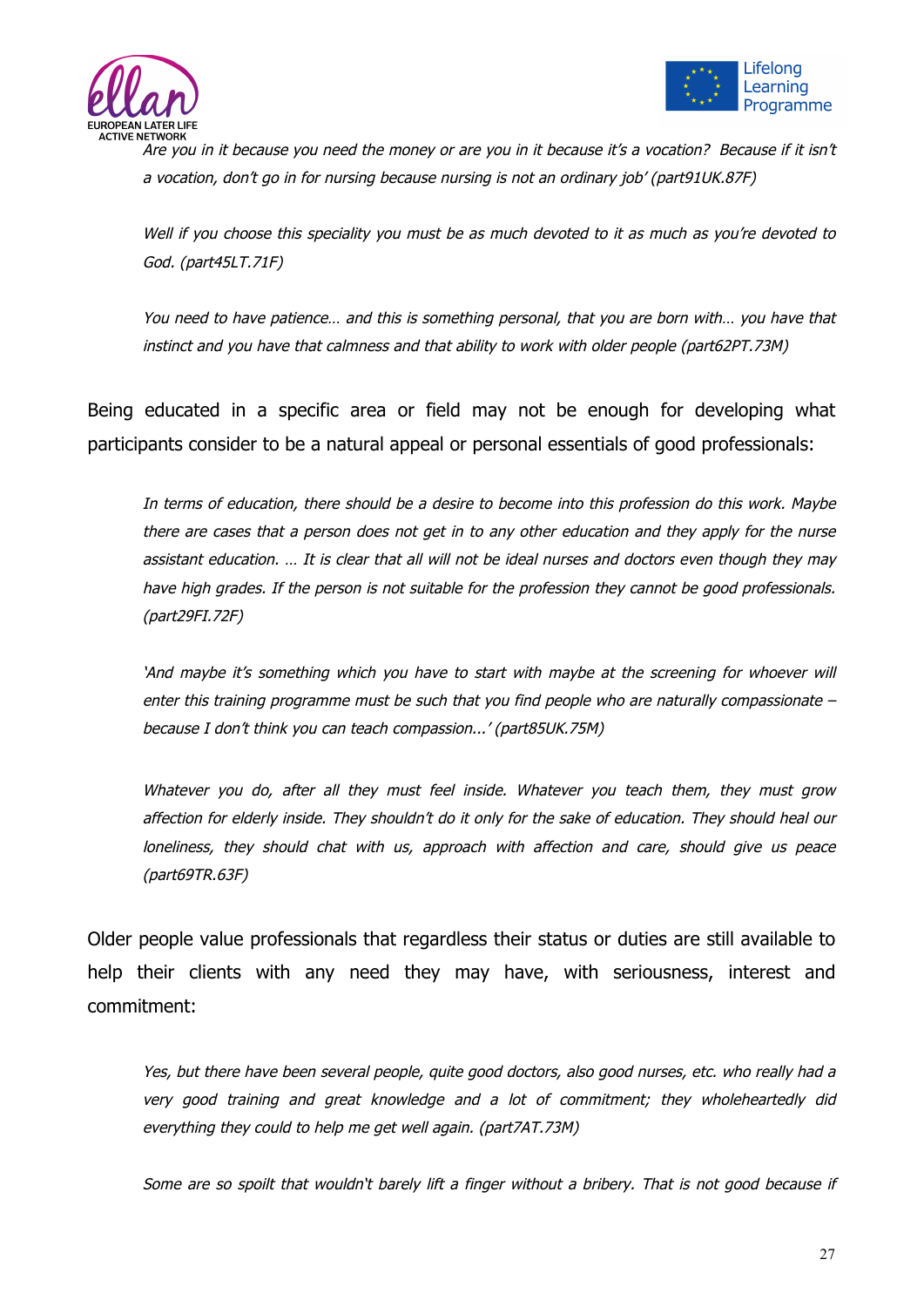



you only help a person only for money, you can't help him enough, because you can't do the job right when there is no sincere commitment to it. (part44LT.76M)

... all the way through it, I think you need dedication to your profession, you need a kind heart; you need to be able to see things, you know, not necessarily ... when they're unspoken, see when a person is suffering or afraid. (part88UK.74M)

In addition to professional commitment, participants have reflected on the importance of being conscious about moral conduct and professional codes of ethics, which must be respected and guide professionals' action:

Naturally expertise is the most important thing and also that they get along with others; in other words, a naughty person does not belong to health care. (part20FI.75F)

An ideal doctor? It's a person to whom I could talk to about my problems, misfortunes, maybe sometimes joys because sometimes some of them really influence the disease, we shouldn't be afraid that we'll be mocked or laughed at. Well I should trust that he is definitely not going to tell that to anyone, he should be like a priest, keep my secrets (part41LT.67F)

They must carry out some training. Moral! Ethical… that's very important. (part49PT.91F)

If the previous dimensions are not part of professionals' attitudes and behaviours the risk of neglect increases. In those circumstances older people will feel professional's disinterest more intensely, and may experience lack of basic care and compliance to their requests:

The fact that the people I deal with are human beings and are not going to do anything about me, something I cannot understand. I always want to do what is best for other people, and I hope that others will do the same for me. (part7AT.73M)

If it's one of those patients that go to the hospital and stay there for too long (…) ring the bell and no one comes. And they suffer a lot, if they ring the bell it's because they are in pain, it's because they have something. (part49PT.91F)

(...) the first time she went into hospital, I went to visit her. And her meal was on the bedside table. And I said to her, oh, you haven't eaten your lunch. And she said, I couldn't get at it. And I said, didn't someone come to see? She said, no, they just put the meal on the side and it's been there ever since. So that was one big problem. No one bothered to see if she could get at her food.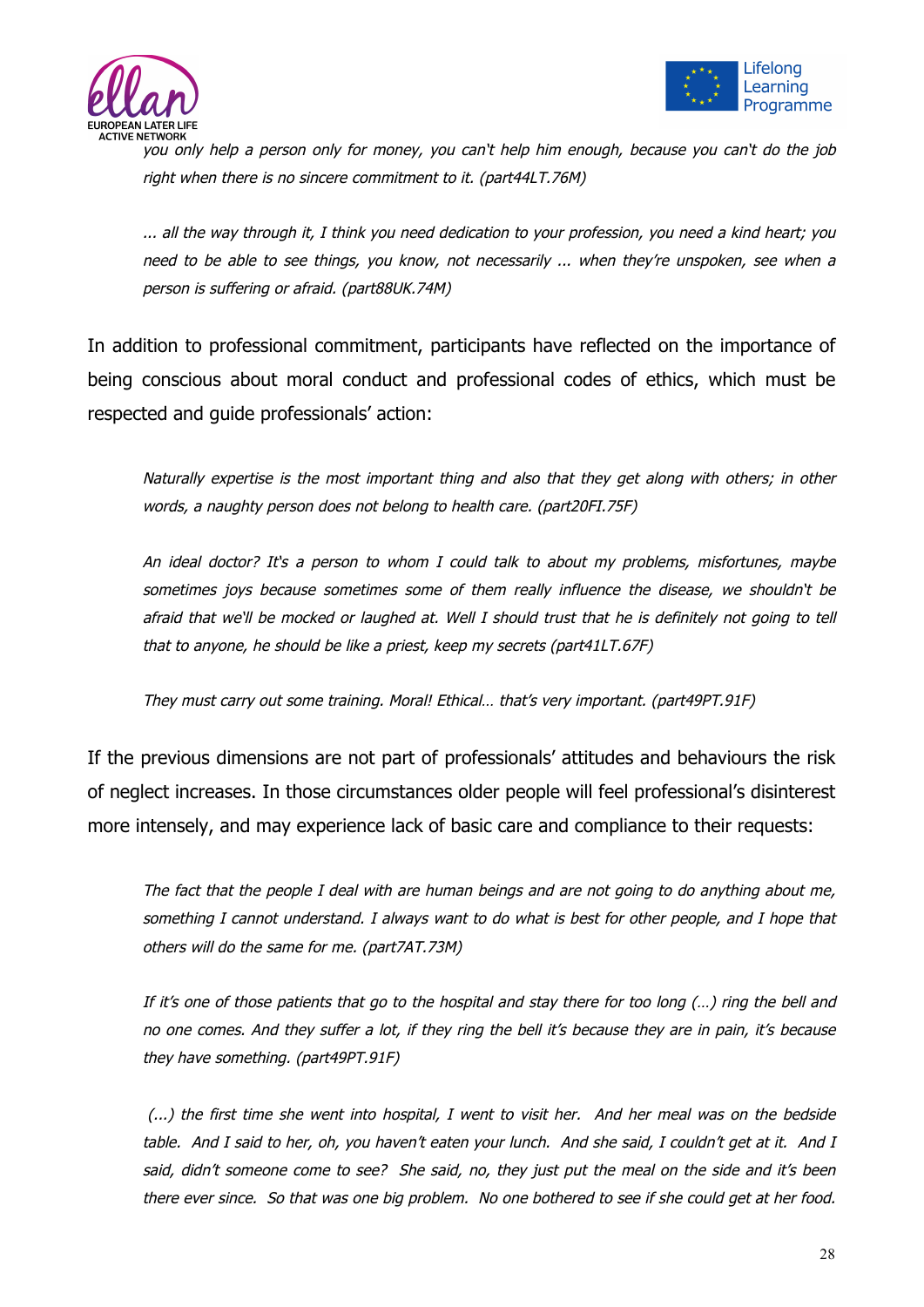



Professionalism is threatened by age discrimination towards older people. Participants talked about the expression of ageist attitudes within the context of health and social care. They also reflected on the loss of social value that older people are facing in modern societies. Hence, age based discrimination in care may lead to perceptions of inequality and disinvestment in older adults:

Now I am retired… it has been stable, but sometimes I get the feeling: Well, she is retired and not productive and not any reason to worry about. The only importance is to get rid of the client quickly. This I also hear from others often, that elderly are not taken seriously although they often suffer from many illnesses (part29FI.72F)

But the weird thing is that after some time you actually start to think and believe that maybe it is normal and maybe I am too old to hope for an improvement? You know this viewpoint of doctors actually makes people think so as well. That's why our society gets old so fast and become incapable. (part41LT.67F)

I find that if I talk to somebody, a medical professional over the phone, it's fine, until they read my date of birth and then the voice changes... Talking slower and trying to... do you understand? I went for a flu jab a while ago, and this nurse gave me a form to sign. And she said, date of birth? So I said, Oh, I'll fill that form in for you, it'll be quicker. So I ended up with a wrestling match trying to get the form off her because by then, I was going to fill that form in. But voices do change and attitudes change when people realise that you're over a certain age. (part95UK.69F)

#### **Discussion**

The research conducted during WP4 aimed at exploring professional competences desired by older people who are users of social and health care services. Results from our qualitative study have provided clear insights on the most valued attributes and qualities of professionals who deliver health and social care. Following the perspective of participants we were able to identify four major themes that inform on the specific contents of such professional attributes and qualities.

On theme 1, "Recognizing the person I am", older people emphasized the importance of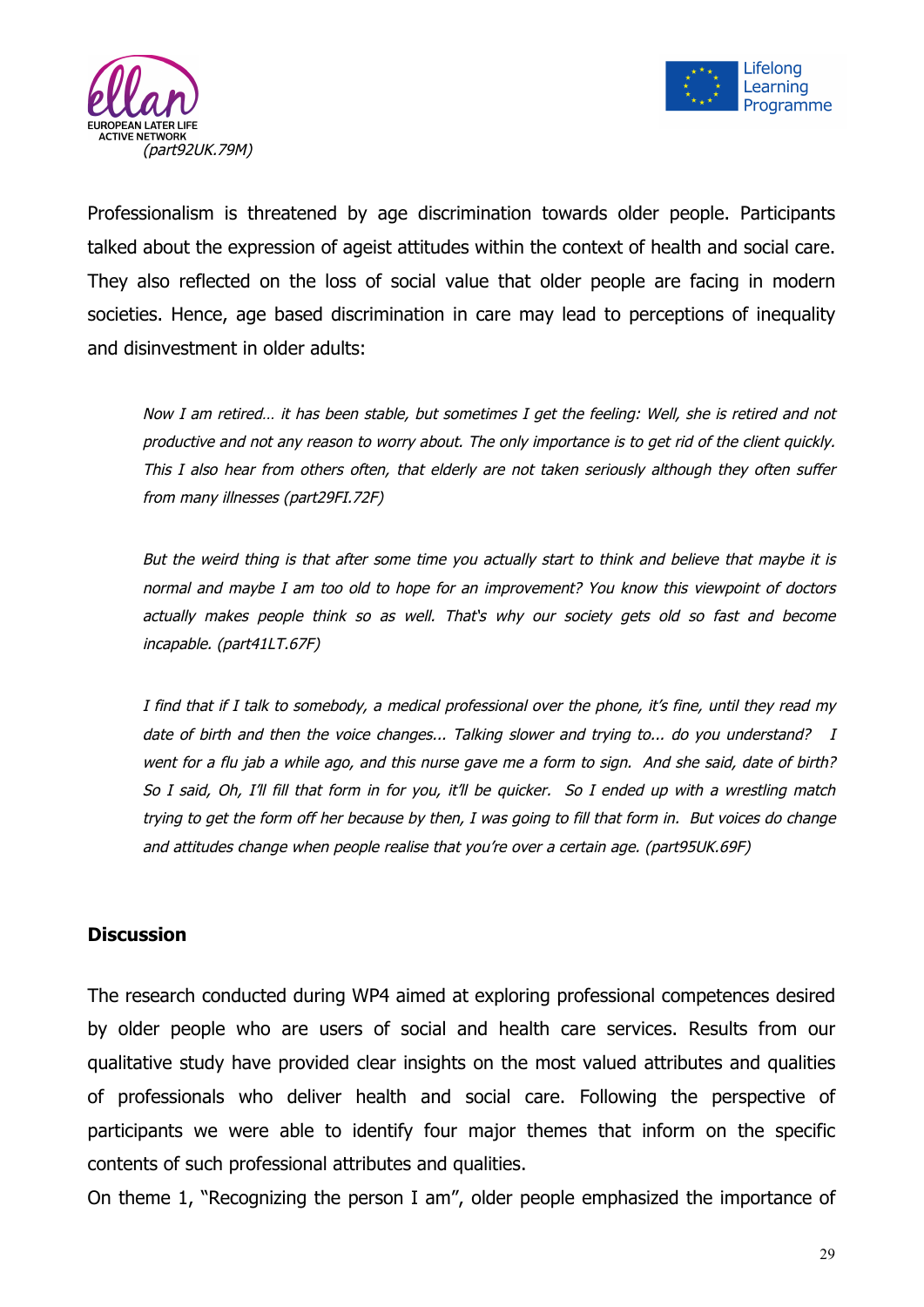



seeing their individuality recognized as well as their personal and social background. According to our interviewees this acknowledgment can be achieved through means of communication and positive relationships between professionals and service users. These aspects are described in theme 2, "Connecting the space between us".

Themes 1 and 2 are mainly focused on personal and interpersonal levels of care, but even if the later seems to be more central in participants' discourses other dimensions of care also have been underlined during interviews. Our participants expressed their desire to be cared by professionals who are experts and experienced in their field of work, skilled in technical procedures, with specific knowledge about ageing processes, and who are able to work in teams. Personal vocation and commitment with the profession, compliance with the professional code of ethics, in terms of values, attitudes and behaviours, are also relevant within the context of care. These dimensions were present and described in themes 3, "Fulfilling your professional knowledge and skills", and 4, "Disclosing professionalism in you".

Thus, according to our main findings and based on the adapted CanMed roles it is possible to identify a set of professional competences that should be considered in social and health care. On the other hand, some of these are in line with previous findings from literature, where similar roles and competences were also described.

Themes 1 and 2 are related to the role of communicator, which describes knowledge, skills and abilities such as knowing the person and its limitations (Bayliss et al., 2008; Bridges et al., 2010), acknowledging family and contextual background of older people, promoting communication and information (Brown et al., 1997; Poole & Rowat, 1994; Vieder, Krafchick, Kovach & Galluzzi, 2002; Watson, Marshall & Fosbinder, 1999), shared decision making (Berkelmans et al., 2010; Brown, McWilliam & Mai, 1997), involving the family in the care process (Brown et al., 1997), and establishing a trustful relationship with older clients. Theme 2 is also linked to the role of personal advocate through competences related to health promotion, orientations towards active ageing and empowerment.

Competences described in theme 3 are anchored on the roles of collaborator, organizer/manager and scholar. The first one involves effective teamwork to improve the wellbeing and care provided to older people; the organizer role entails planning care interventions and referrals, while ensuring articulation between colleagues, teams and services (Poole & Rowat, 1994); and the scholar role requires engagement to lifelong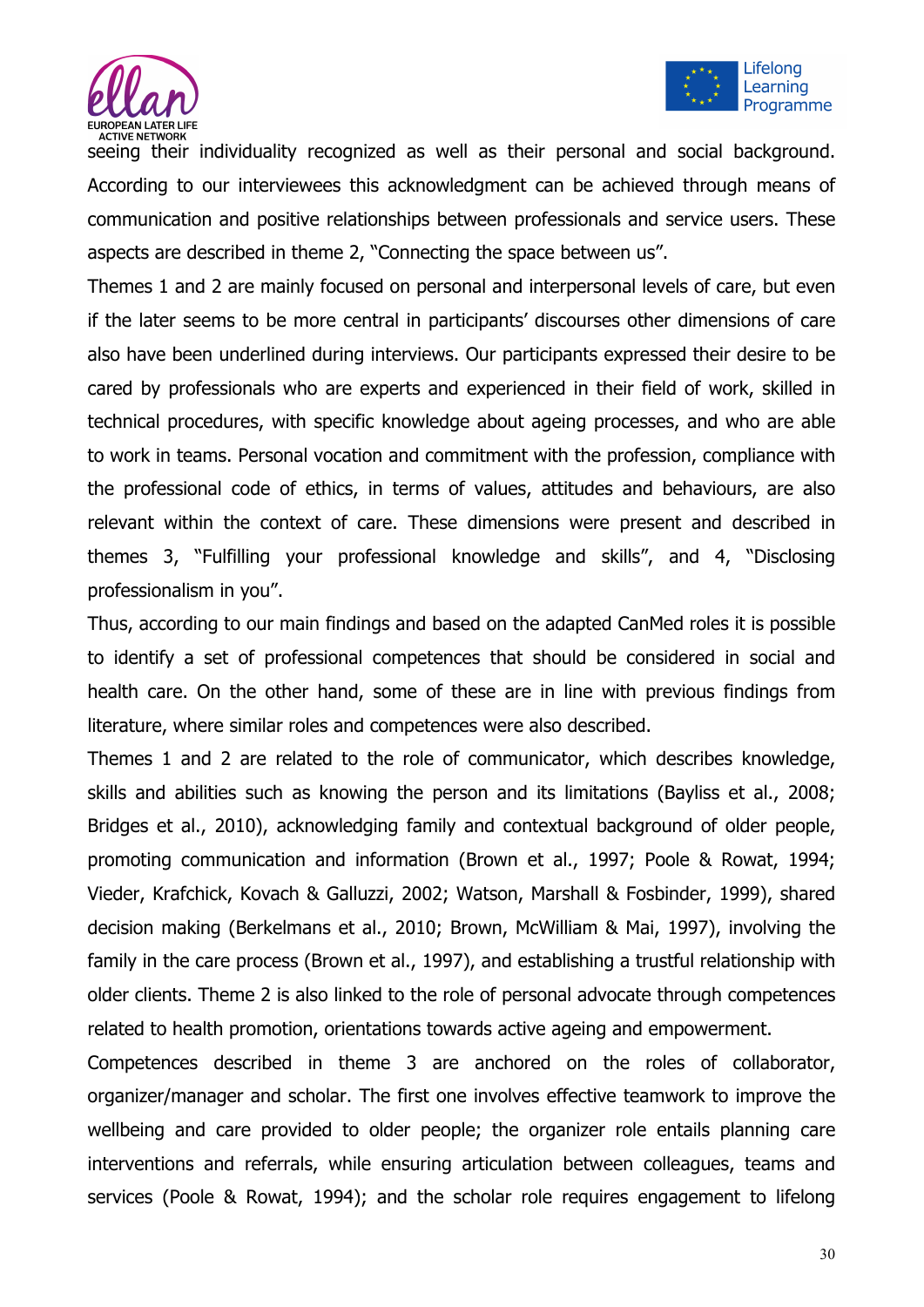



learning and specialized training in ageing (Rodriguez-Martin et al., 2013), creation and dissemination of innovative knowledge which should result in improved quality of care.

Finally, theme 4 reveals some competences related to the professional role, such as vocation and commitment to work and to older people's care, respecting ethical values and managing conflict of interests.

To sum up, personal and interpersonal aspects of care are largely reflected on the roles of communicator and health advocate while technical/professional dimensions appear more associated to collaborator, manager, scholar and professional roles.

When describing the desired relationship with professionals, older people highlighted emotional aspects they highly value during provision of care, namely kindness, friendliness, and compassion. Descriptions of these affective and emotional aspects have also appeared in other studies (Watson et al., 1999; Rodriguez-Martin et al., 2013; Poole & Rowat, 1994), and seem to mirror an important component of care to this target group. Nevertheless, this affective component does not seem to fit explicitly on the professional competences profile of CanMeds framework.

Epstein and Hundert (2002) conceptual formulation provides a alternative description of professional competences since it encompasses communication, knowledge, technical skills, reasoning, emotions, values and reflection in daily practice of professionals. This framework of competence combines the use of cognitive, integrative, relational and affective/moral dimensions, and therefore it seems appropriate to accommodate the complexity of older people's claims regarding care practices.

Although respondents had the opportunity to talk about professionals in both health and social domains, they have mainly focused on health care. One possible explanation for the centrality of health care concerns could be that people are living longer and for that reason exposure to risk factors is higher, comorbidities and polymedication increase, and health complications are more frequent. Therefore, health care is an indispensable and permanent part of older people's lives. On the other hand, social services play a less pervasive role in their daily life, except for those who benefit from long-term formal services of care. And in many occasions, it is due to losses in health status and to the increasing of dependency that social services will be required and needed, and in some situations not by older people themselves but by caregivers. However, some will seek social services by their own initiative, for example to collect information regarding the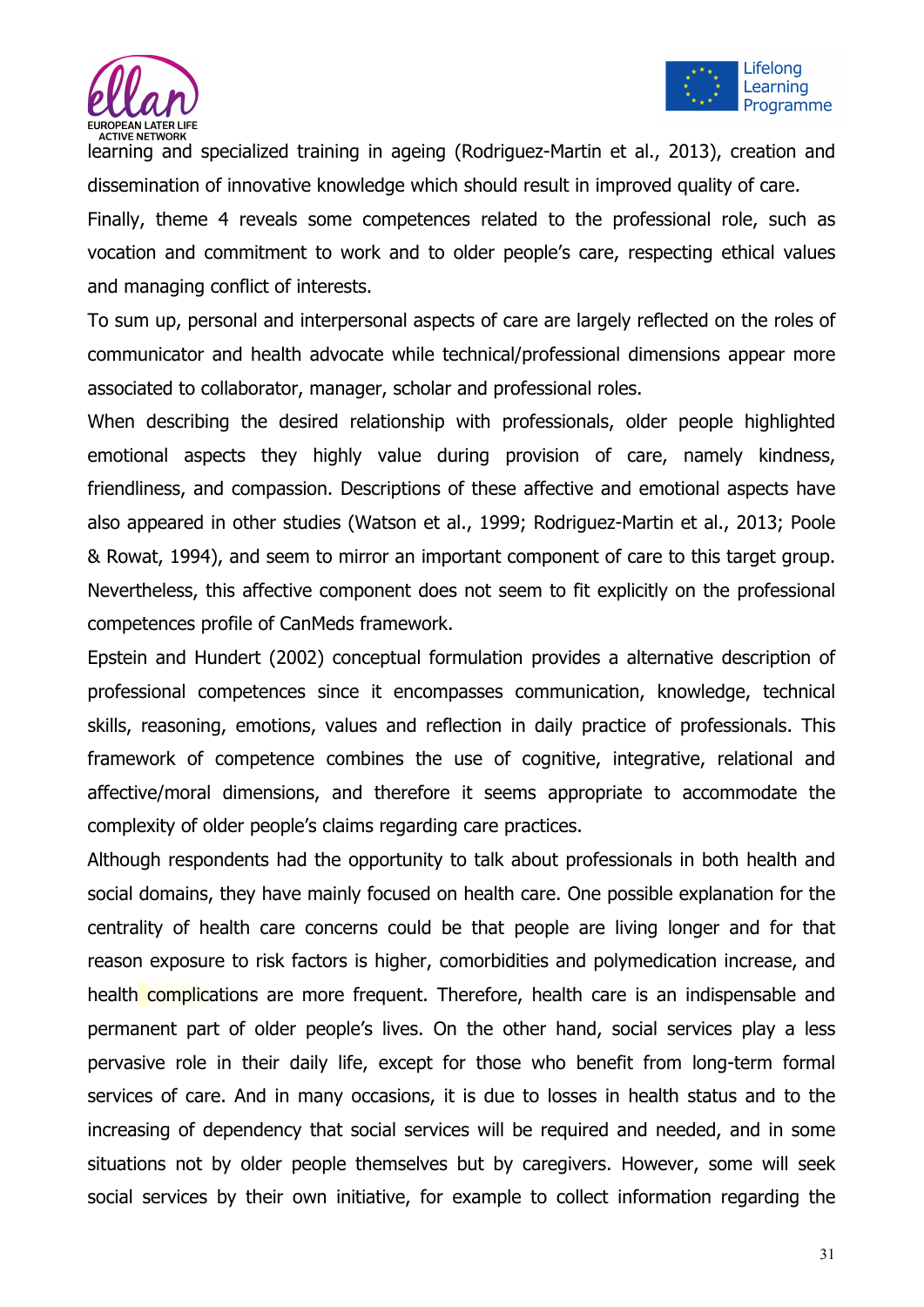



available services, financial aid or recreational centres and activities.

Finally, it is worthwhile to reflect on the cultural inscription of our findings. The focus of the analysis carried out with the data collected by the six partners was to explore valued competences in health and social care professions according to common significant dimensions across countries. Considering the methodological options that guided this study it is not reliable to argue that our findings present clear cultural differentiations country-based. Even if it was possible to recognize some variations on the relevance/frequency of a few dimensions in some countries (e.g., the value of human touch in Turkey and Austria, deeper reflections on neglect and dehumanization of care in the UK) it is not obvious that these nuances in data reflect different national values or concerns. It can be argued that distinctive features in some discourses can be rooted in different social, educational, and professional backgrounds of interviewees of each country and not a result of national culture by itself. Hence, from this point of view, and even if this was not the main aim of our study, this can be seen as a limitation of WP4 research. To achieve a proper analysis on the significance of cultural differences in these findings a survey-based research can be conducted in future studies. This would permit to analyse the importance of different levels of cultural meaning on the competences framework (e.g. nationality, education, gender, profession).

## **Conclusions**

According to the findings of this study, the ideal professional respects the unique and complex history of older people, is someone available, who promotes communication and effectively addresses any relevant issue. Balanced, fair, supportive and warmth relationships are a central concern to him/her. Simultaneously, the ideal professional reveals his/her ability, confidence and specialized skills in the performance of the job, always committed to his/her profession and complying with ethical values and normative recommendations.

So, if older people's desired competences surpass the quality of technical performance, and if interpersonal sensitivity and person centred care represent a relevant part of its core dimensions, some changes may be in fact necessary to improve the type of care that will be provided to this population within the near future.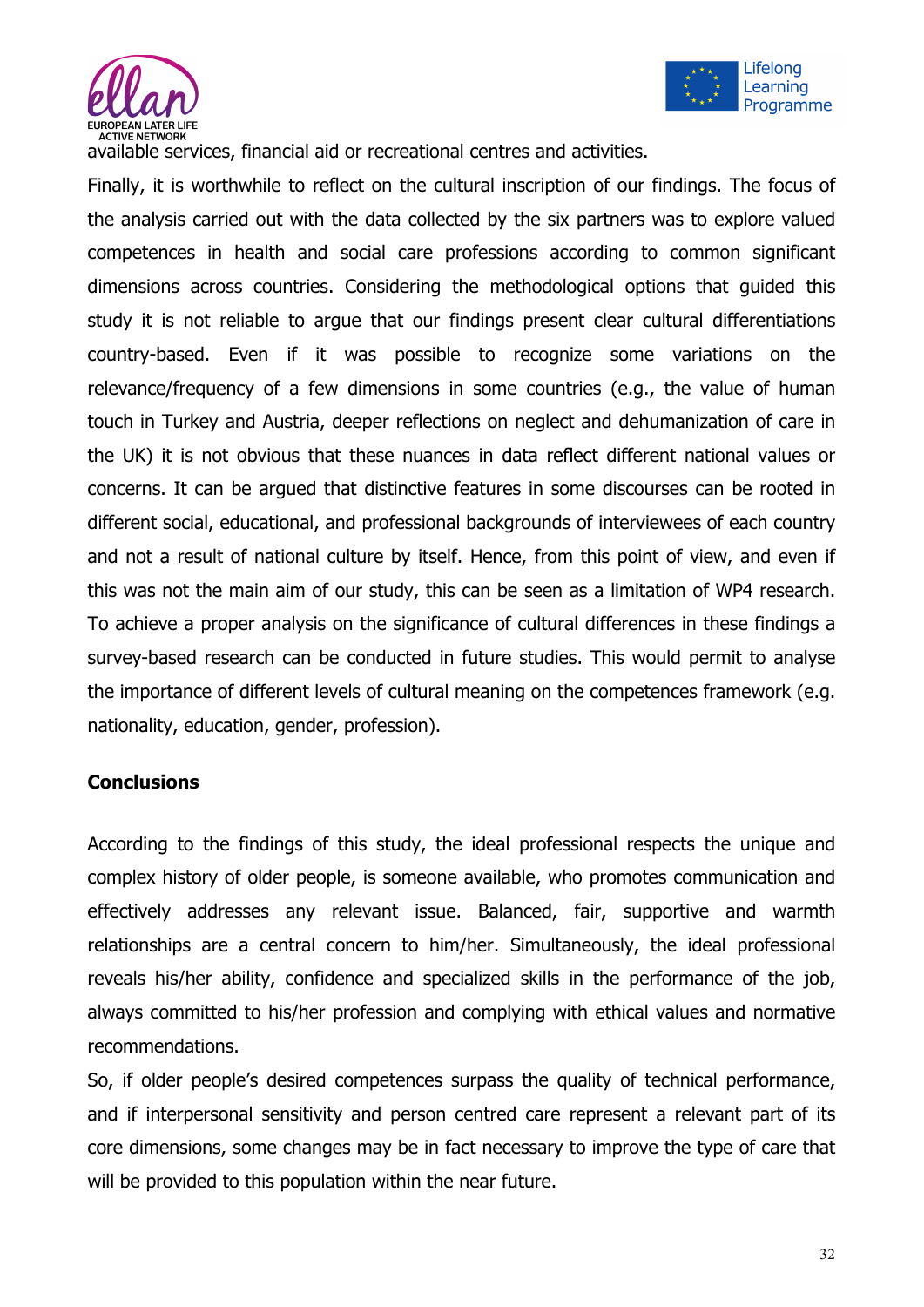



In the present socio-economic context, the quantification of intervention results may be a priority for health and social care systems. However, this approach may conflict with the one desired by older care recipients, but still this is a challenge higher education institutions must embrace in order to find adequate solutions. By doing so, institutions will be better equipped to initiate and establish a new model of competences for future health and social care professionals.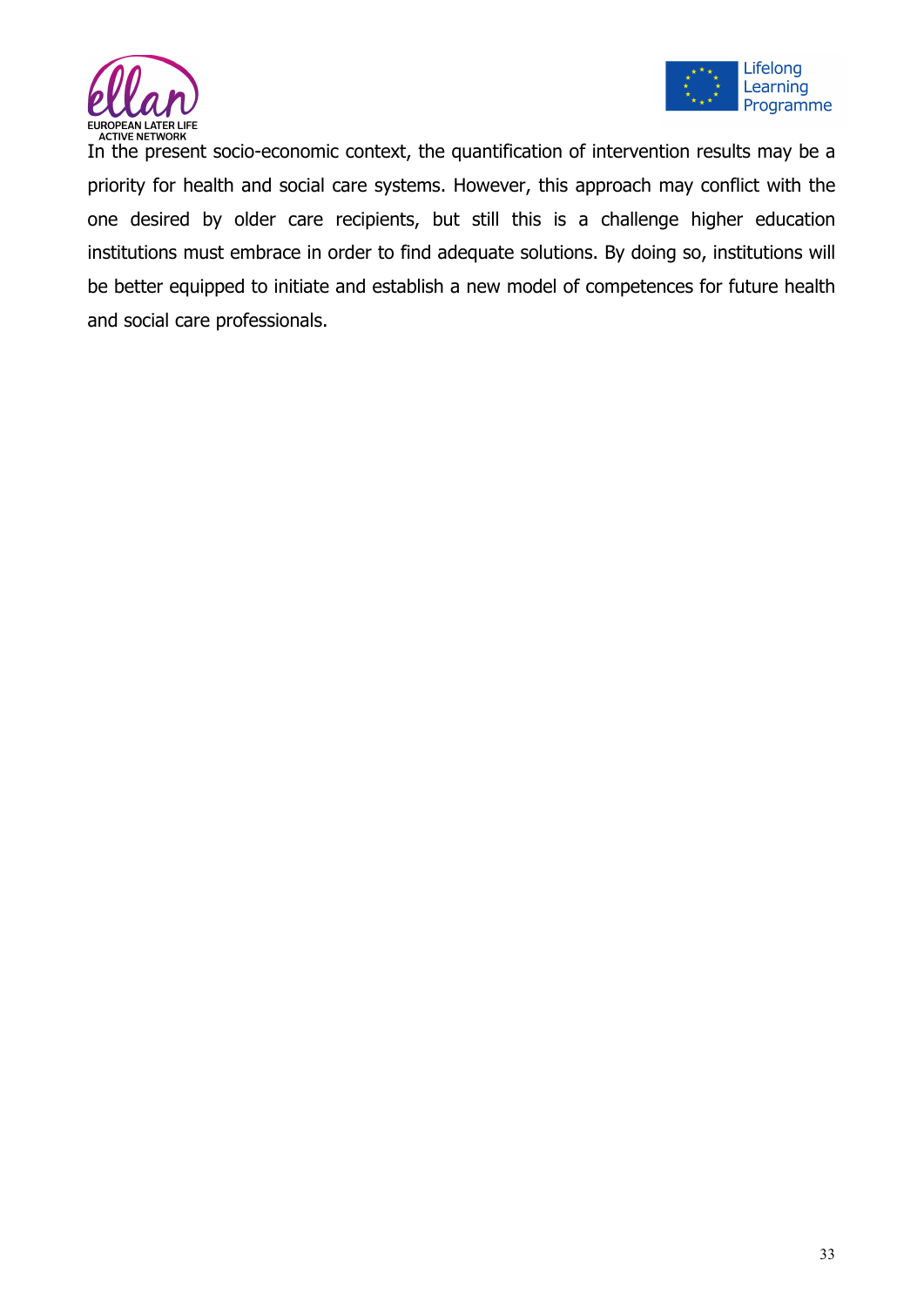



## **References**

CanMEDS 2005 Framework. Retrieved from http://www.royalcollege.ca/portal/page/portal/rc/canmeds/framework

- Strategic Implementation Plan For The European Innovation Partnership On Active And Healthy Ageing Steering Group Working Document. (2011, November 17). Retrieved from http://ec.europa.eu/research/innovation-union/pdf/active-healthyageing/steering-group/implementation\_plan.pdf
- Bastiaens, H., Van Royen, P., Pavlic, D. R., Raposo, V., & Baker, R. (2007). Older people's preferences for involvement in their own care: a qualitative study in primary health care in 11 European countries. Patient Education and Counseling, 68(1), 33-42.
- Bayliss, E., Edwards, A. E., Steiner, J. F., & Main, D. S. (2008). Processes of care desired by elderly patients with multimorbidities. Family Practice, 25(4), 287–93.
- Berkelmans, P. G. J., Berendsen, A. J., Verhaak, P. F. M., & van der Meer, K. (2010). Characteristics of general practice care: what do senior citizens value? A qualitative study. BMC Geriatrics, 10(80).
- Braun, V., & Clarke, V. (2006). Using thematic analysis in psychology. Qualitative Research in Psychology, 3, 77–101.
- Bridges, J., Flatley, M., & Meyer, J. (2010). Older people's and relatives' experiences in acute care settings: systematic review and synthesis of qualitative studies. International Journal of Nursing Studies, 47(1), 89–107.
- Brown, J. B., McWilliam, C. L., & Mai, V. (1997). Barriers and facilitators to seniors ' independence. Perceptions of seniors, caregivers, and health care providers. Canadian Family Physician, 43(1997 Mar), 469–475.
- Creswell, J. W., & Miller, D. L. (2000). Determining Validity in Qualitative Inquiry. Theory Into Practice, 39(3), 124–10. doi:10.1207/s15430421tip3903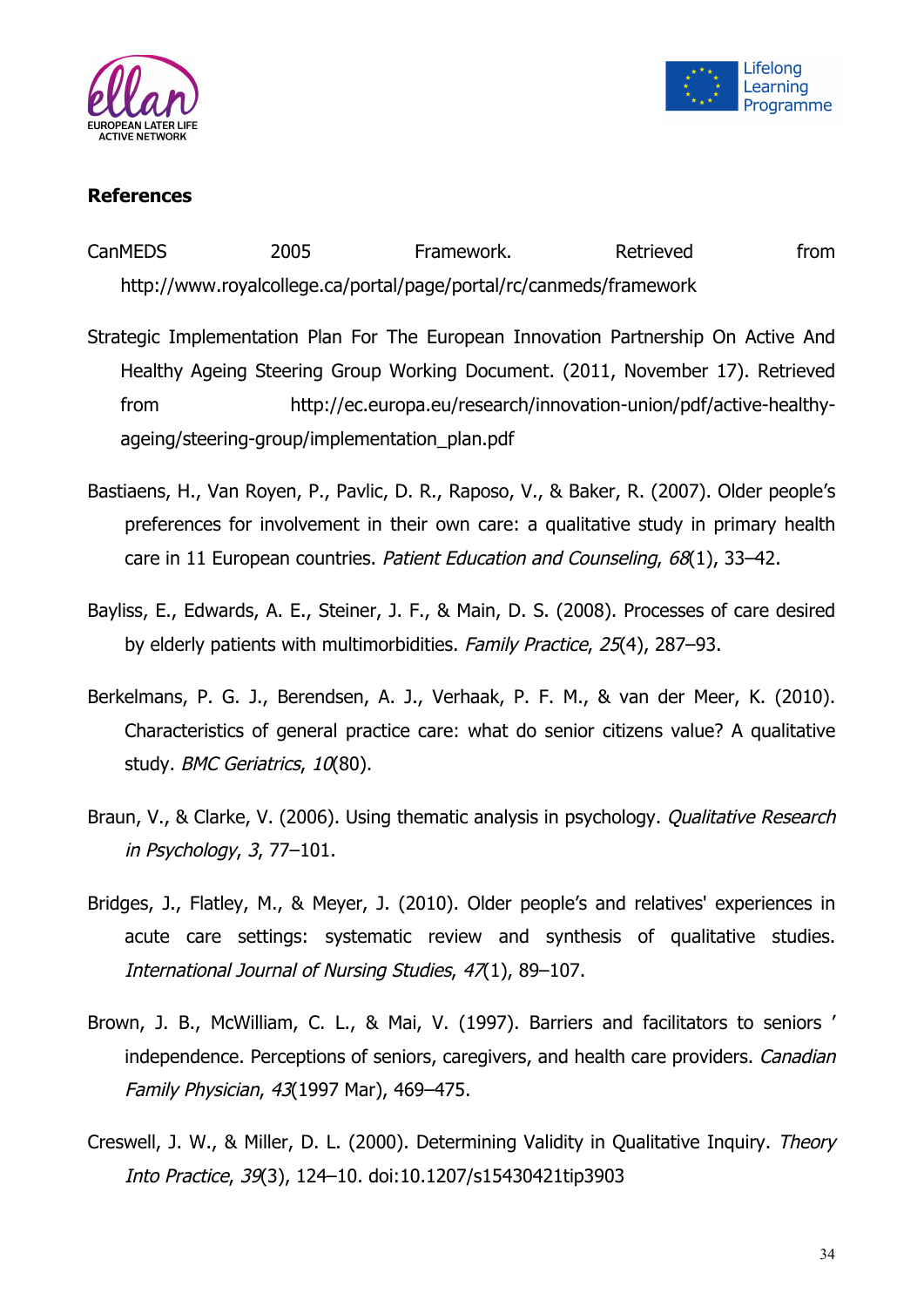



Epstein, R. M., & Hundert, E. M. (2002). Defining and Assessing Professional Competence. The Journal of the American Medical Association, 287(2), 226–235.

- European Parliament. (2008). Recommendation of the European Parliament and of the Council of 23 April 2008 on the establishment of the European Qualifications Framework for lifelong learning (Text with EEA relevance). Official Journal of the European Union C 111, 51(May 2008), 1–7.
- Frank, C., Su, C., & Knott, T. C. (2003). Seniors' perceptions of their medical care Before admission to a geriatric rehabilitation program. Canadian Family Physician, 49, 1490– 1495.
- Howitt, D. (2010). Introduction to Qualitative methods in psychology. Essex: Pearson Education Limited.
- Manthorpe, J., Moriarty, J., Rapaport, J., Clough, R., Cornes, M., Bright, L., & Iliffe, S. (2008). "There Are Wonderful Social Workers but it"s a Lottery': Older People's Views about Social Workers. British Journal of Social Work, 38(6).
- National Institute on Aging (NIA) & National Institutes of Health. (2011). Global Health and Aging. NIH Publication no. 11-7737 (Vol. 1, pp. 273–277). Retrieved from http://links.jstor.org/sici?sici=00959006%28196024%291%3A4%3C273%3AHAA%3E2. 0.CO%3B2-C.
- Pike, E. (2013). The role of fiction in (mis)representing later life leisure activities. Leisure Studies, 32(1), 69–87.
- Poole, G., & Rowat, K. (1994). Elderly clients' perceptions of caring of a home-care nurse. Journal of Advanced Nursing, 20(3), 422–429.
- Rodriguez-Martin, B., Martinez-Andres, M., Cervera-Monteagudo, B., Notario-Pacheco, B., & Martinez-Vizcaino, V. (2013). Perception of quality of care among residents of public nursing-homes in Spain: a grounded theory study. BMC Geriatr, 13(1), 65.